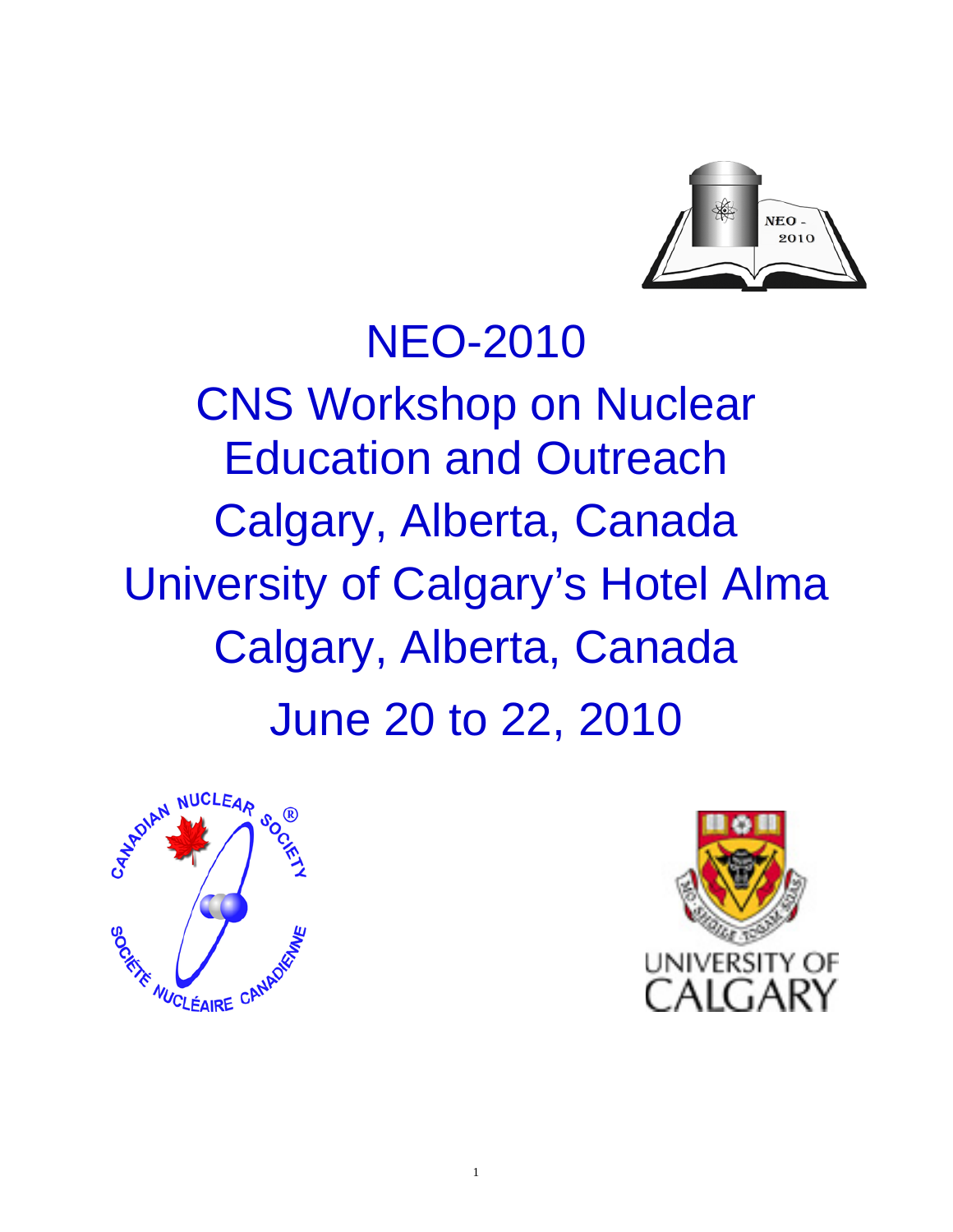### **SPONSORS**

We are pleased to acknowledge the generous financial support provided by the following organizations:

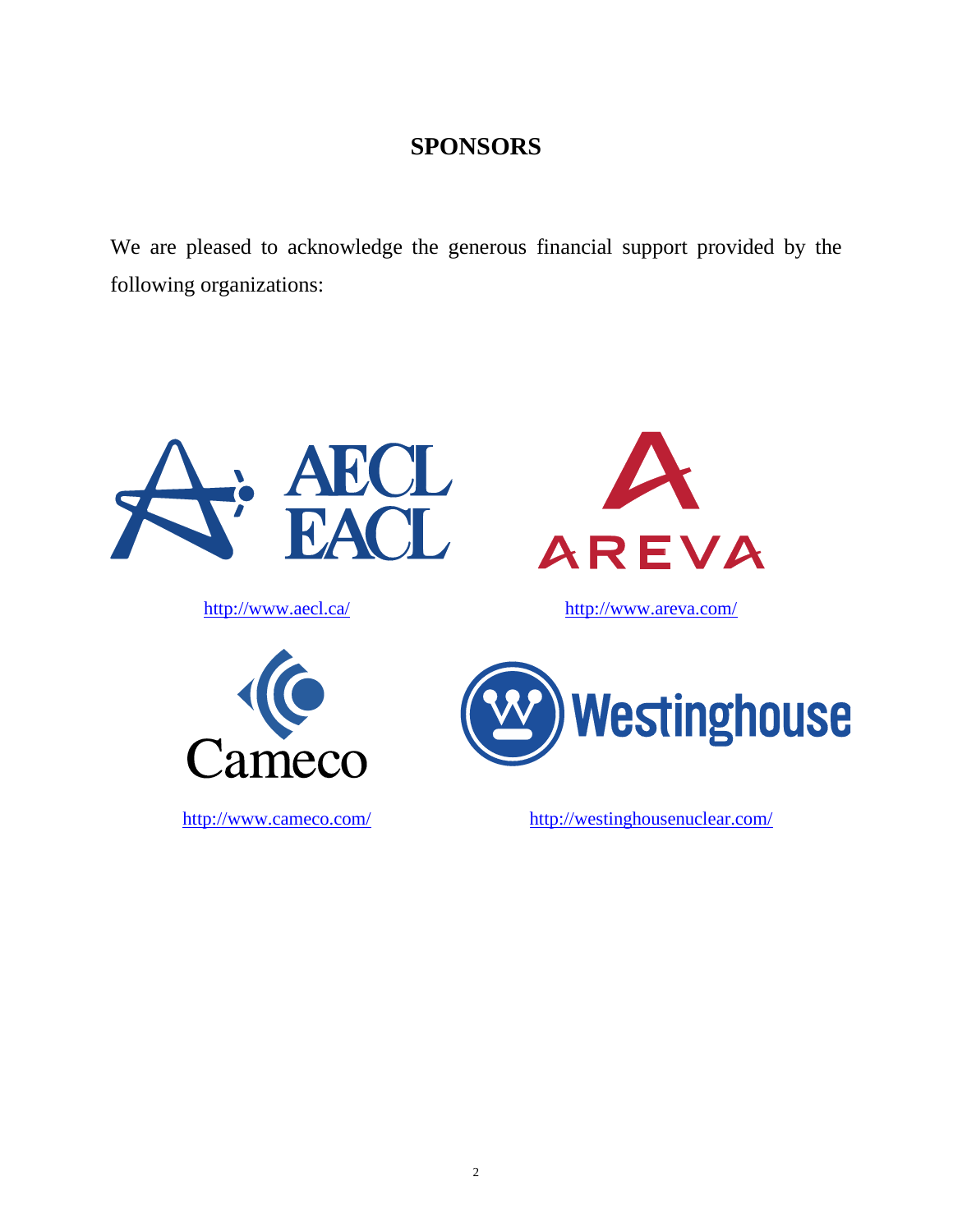### **Welcome from Jay Harris, Workshop Chair**

I would like to take this opportunity to welcome everyone to the Nuclear Education and Outreach Workshop 2010. This is meant to be the first regular meeting on the topics of outreach, education and communications. Given the widening interest in Nuclear applications in areas that have not traditionally been home to nuclear activities, events of this nature are becoming more and more important as ever more, and ever newer participants add their voices to the discourse.

In my own limited experience there have already been circumstances where the message of one group or party has caused some inconvenience for other parties. This meeting will hopefully provide an opportunity for all the players to get together and discuss the most successful practices to get the message out. Hopefully the informal interaction of the group will also permit the exchange of ideas and material where such outcomes can be avoided in the future.

Realizing that a further challenge to the Nuclear Renaissance is one of succession, and industry 'grey out'. A number of speakers are contributing their expertise, and experiences in the education of the industry's future professionals. Additionally we hope to discuss the training and development of the needed skilled labour which are also at present in short supply.

With the current ecological disaster in the Gulf of Mexico still unfolding ever more emphasis has been placed on the Alberta Oilsands. Outside of the existing proposed new-build projects, other interests in isotope production and small-reactor applications have begun to spark interest in Canada's Western Provinces. These new interests also fall into those territories traditionally occupied by Canada's uranium, and other resource developers'.

As these new developments move forward it is important to share information, and experiences. What works? What doesn't? What are the political realities, and who needs to be included in the message?

We have worked hard to make this a national event, and while there are some regional-specific topics we believe that they convey experience and best practices which can be applied elsewhere.

As an item admittedly of some self interest, we have encouraged content relevant to Aboriginal Issues. As the somewhat ill defined area of "Duty to consult and accommodate First Nations" is a constantly evolving area of case law and accepted practices, we have asked our participants with the most expertise in this area to include some content detailing their experience.

Overall I hope that everyone finds this event to contain material relevant to their own expectations, and that we all take something beneficial away from the event.

Thank you and I look forward to seeing all of you at NEO 2010,

Jay Harris,

Chair NEO 2010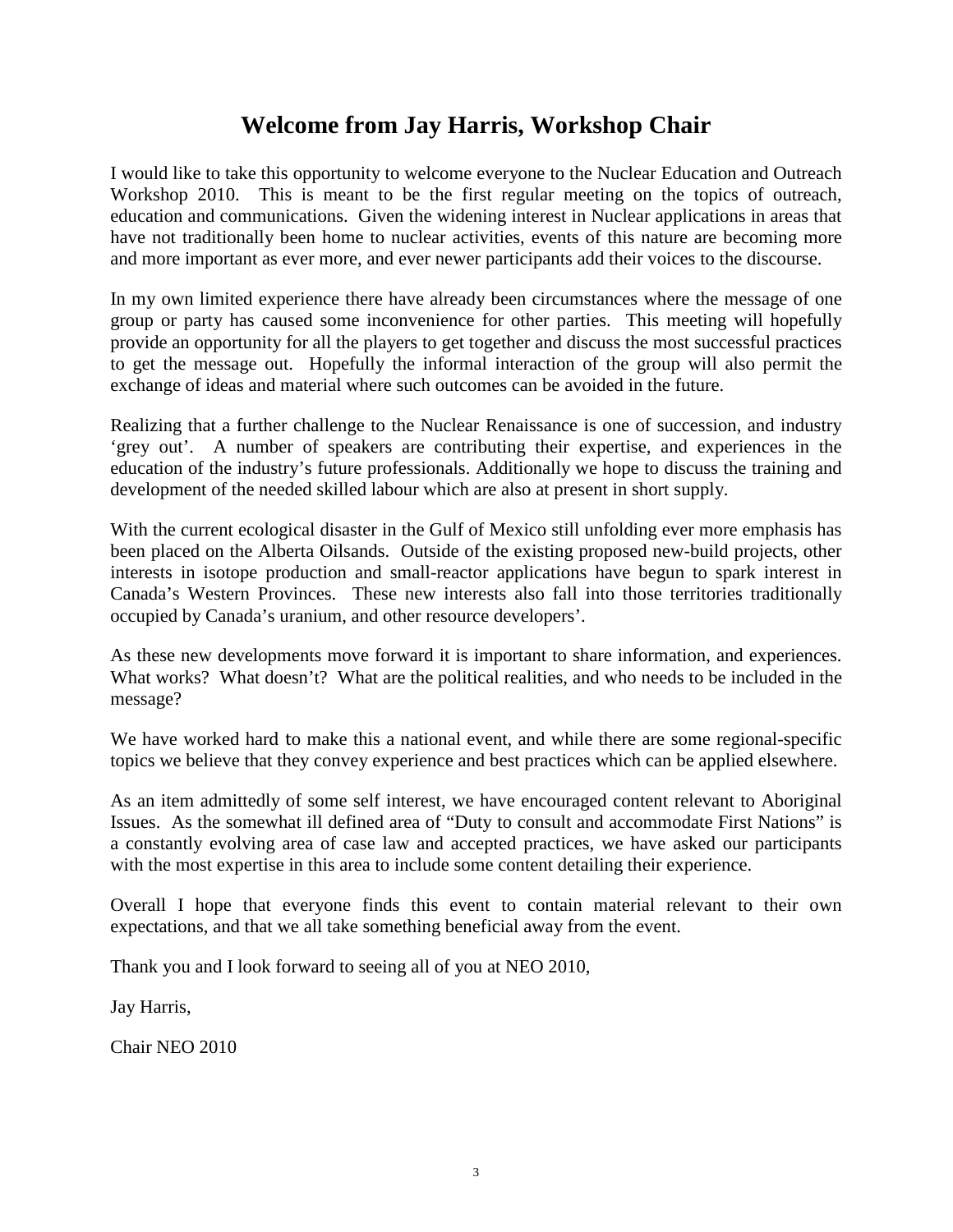# **Schedule of Events**

| Day          | Time              | Event                                                                                                                                                   | Location                           |
|--------------|-------------------|---------------------------------------------------------------------------------------------------------------------------------------------------------|------------------------------------|
| Sun June 20  | $6:00-8:00$ pm    | <b>Workshop Registration and Opening</b><br>Reception (Finger Foods, Beer & Wine)<br>- Included in registration fee;<br>Registrants' guests are welcome | Senate Room,<br>Hotel Alma         |
| Mon June 21  | Early Morning     | Breakfast – included in room package<br>for those staying in Hotel Alma                                                                                 | Hotel Alma                         |
| Mon June 21  | $7:30$ am         | <b>Workshop Registration</b>                                                                                                                            | Blue Room,<br>Dining Centre        |
| Mon June 21  | 8:00 am -noon     | Workshop Sessions (coffee break in mid<br>morning)                                                                                                      | Blue Room,<br>Dining Centre        |
| Mon June 21  | Noon              | Workshop Lunch - included in<br>registration fee; extra lunch tickets can<br>be purchased for guests (please let us<br>know in advance)                 | Blue Room,<br>Dining Centre        |
| Mon June 21  | $1:00-5:00$ pm    | Workshop Sessions (coffee break in mid<br>afternoon)                                                                                                    | Blue Room,<br>Dining Centre        |
| Mon June 21  | $6:00-9:00$ pm    | Host Bar and Workshop Dinner -<br>included in registration fee; extra dinner<br>tickets can be purchased for guests<br>(please let us know in advance)  | Blue Room,<br>Dining Centre        |
| Tues June 22 | Early Morning     | Breakfast – included in room package<br>for those staying in Hotel Alma                                                                                 | Hotel Alma                         |
| Tues June 22 | $8:00$ am -noon   | Workshop Sessions (coffee break in mid<br>morning)                                                                                                      | Blue Room,<br>Dining Centre        |
| Tues June 22 | <b>Noon</b>       | Workshop Lunch - included in<br>registration fee; extra lunch tickets can<br>be purchased for guests (please let us<br>know in advance)                 | Blue Room,<br>Dining Centre        |
| Tues June 22 | $1:00-5:00$ pm    | Workshop Sessions (coffee break in mid<br>afternoon)                                                                                                    | Blue Room,<br><b>Dining Centre</b> |
| Tues June 22 | $5:00 \text{ pm}$ | End of Workshop                                                                                                                                         |                                    |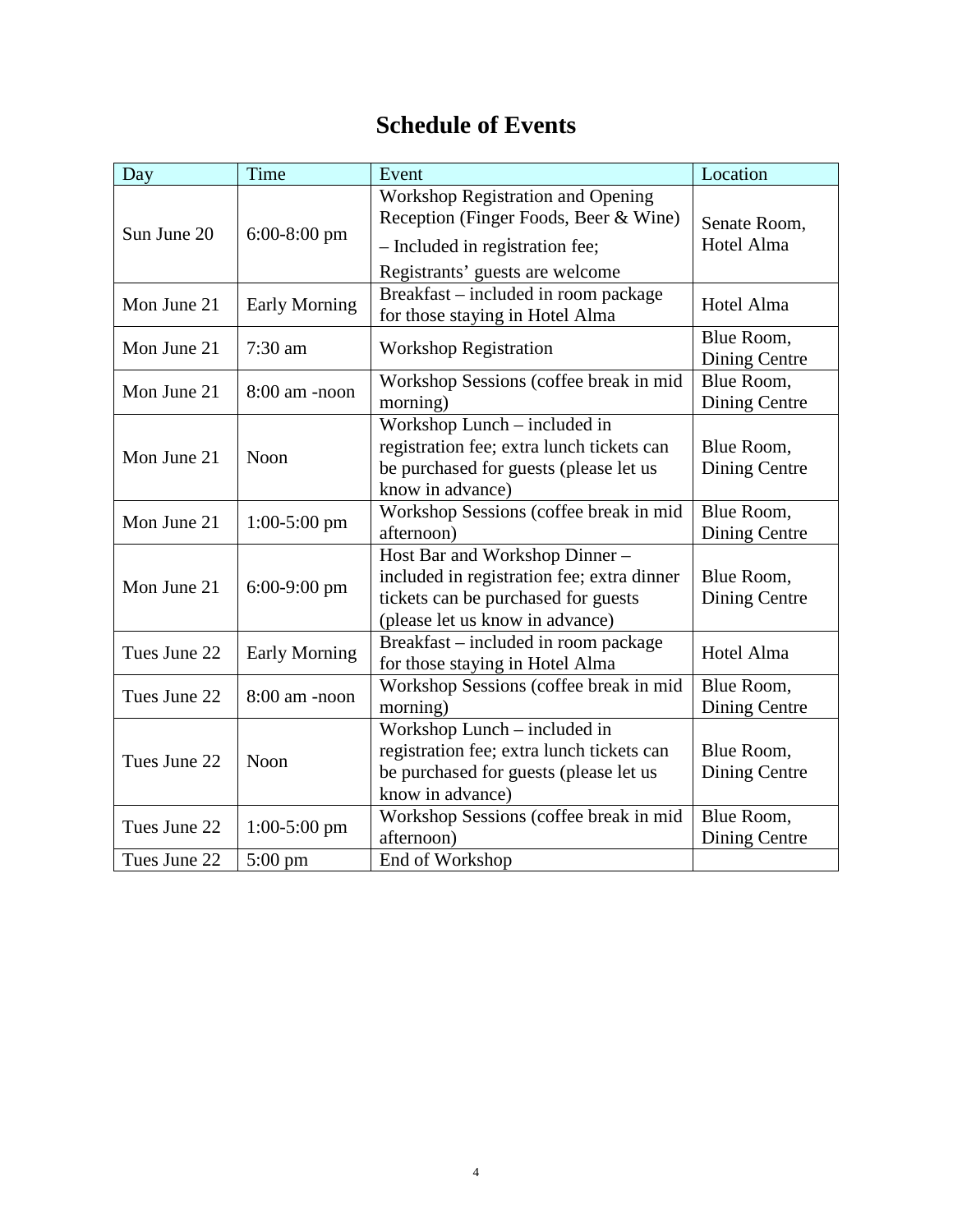| Sunday June 20                      |                                                                 |                |  |  |  |  |
|-------------------------------------|-----------------------------------------------------------------|----------------|--|--|--|--|
|                                     | Reception in the Senate Room of the Hotel Alma                  |                |  |  |  |  |
| $6:00 \text{ pm} - 8:00 \text{ pm}$ | "Appetizers, Finger Foods and Drinks"                           |                |  |  |  |  |
| Monday June 21                      |                                                                 |                |  |  |  |  |
| $7:00 - 7:45$ AM                    | <b>Conference Registration</b>                                  |                |  |  |  |  |
| $8:00 - 8:15$ AM                    | Opening Statements of Welcome by Jay Harris, Conference Chair   |                |  |  |  |  |
| $8:15 - 8:45$ AM                    | Neil Alexander, OCI, "Rebuilding the Voice of Nuclear in        | $\overline{7}$ |  |  |  |  |
|                                     | Canada"                                                         |                |  |  |  |  |
|                                     | Petre Ghitescu, University Tehnica Bucharest, "European         |                |  |  |  |  |
| $8:45 - 9:15$ AM                    | Approaches and Initiatives for Nuclear Education & Training and | 8              |  |  |  |  |
|                                     | Knowledge Management"                                           |                |  |  |  |  |
| $9:15 - 9:45$ AM                    | Cheryl Cottrill, WiN, "Putting a Fresh Face on the Nuclear      | 9              |  |  |  |  |
|                                     | Industry through Education and Outreach"                        |                |  |  |  |  |
| $10:15 - 10:30$ AM                  | <b>Coffee Break</b>                                             |                |  |  |  |  |
| $10:30 - 11:00$ AM                  | Albert Cooper, Bruce Power, "Nuclear a Part of the Energy Mix   | 10             |  |  |  |  |
|                                     | in Alberta"                                                     |                |  |  |  |  |
| $11:00 - 11:30$ AM                  | Lisa Stiles, "ANS Outreach Activities"                          |                |  |  |  |  |
| $11:30 - N$ oon                     | Claudia Lemieux, CNA, "The Canadian Nuclear Association's       | 12             |  |  |  |  |
|                                     | Education and Outreach"                                         |                |  |  |  |  |
| Noon $-1:00$ PM                     | Lunch - Jeremy Whitlock, CNS, "Memes to an End: Making the      | 13             |  |  |  |  |
|                                     | Message Stick in the Public Brain"                              |                |  |  |  |  |
| $1:00 - 1:30$ PM                    | Cherie Ferrari, Kinectrics Inc., "An Integrated Framework for   | 14             |  |  |  |  |
|                                     | Utility Sector Human Resources and Training"                    |                |  |  |  |  |
| $1:30 - 2:00$ PM                    | K.L. Peddicord, Texas A&M University, "Meeting the Human        | 15             |  |  |  |  |
|                                     | Resources Needs for the Future Use of Nuclear Energy"           |                |  |  |  |  |
| $2:00 - 2:30$ PM                    | Victor Snell et al., UNENE, "UNENE - Advances in Nuclear        | 16             |  |  |  |  |
|                                     | Education for the Nuclear Industry"                             |                |  |  |  |  |
|                                     | Lee Dodds (University of Tennessee) et al, "Nuclear Engineering |                |  |  |  |  |
| $2:30 - 3:00$ PM                    | Distance Education at the U. of Tennessee: a Possible Model for | 17             |  |  |  |  |
|                                     | Canada?"                                                        |                |  |  |  |  |
| $3:00 - 3:30$ PM                    | Pascal Mertins, "Past and Future Issues of Nuclear Energy in    | 18             |  |  |  |  |
|                                     | Germany"                                                        |                |  |  |  |  |
| $3:30 - 3:45$ PM                    | <b>Coffee Break</b>                                             |                |  |  |  |  |
| $3:45 - 4:15$ PM                    | Bryan White et al, CNS, "The CNS School Geiger Program"         | 19             |  |  |  |  |
| $4:15 - 4:45$ PM                    | Alistair Miller. AECL, "AECL and Insights Through the Deep      | 20             |  |  |  |  |
|                                     | River Science Academy"                                          |                |  |  |  |  |
| $4:45 - 5:15$ PM                    | Eric Mohun, TransCanada Pipelines, "Aboriginal Engagement       | 21             |  |  |  |  |
|                                     | and the Duty to Consult"                                        |                |  |  |  |  |
| $5:15 - 5:45$ PM                    | Ramesh Sadhankar, AECL, "AECL R&D Partnerships"                 | 22             |  |  |  |  |
| $5:45 - 6:15$ PM                    | George Bereznai, UOIT, "A Comprehensive Program of Degrees      | 23             |  |  |  |  |
|                                     | and Diplomas for Canada's Nuclear Industries"                   |                |  |  |  |  |
| $6:15 - 7:30$ PM                    | Dinner                                                          |                |  |  |  |  |
| $7:30 - 9:00 \text{ PM}$            | Round-Table Discussion on the Needs of Nuclear Education and    |                |  |  |  |  |
|                                     | Outreach                                                        |                |  |  |  |  |

# **Workshop Session Schedule**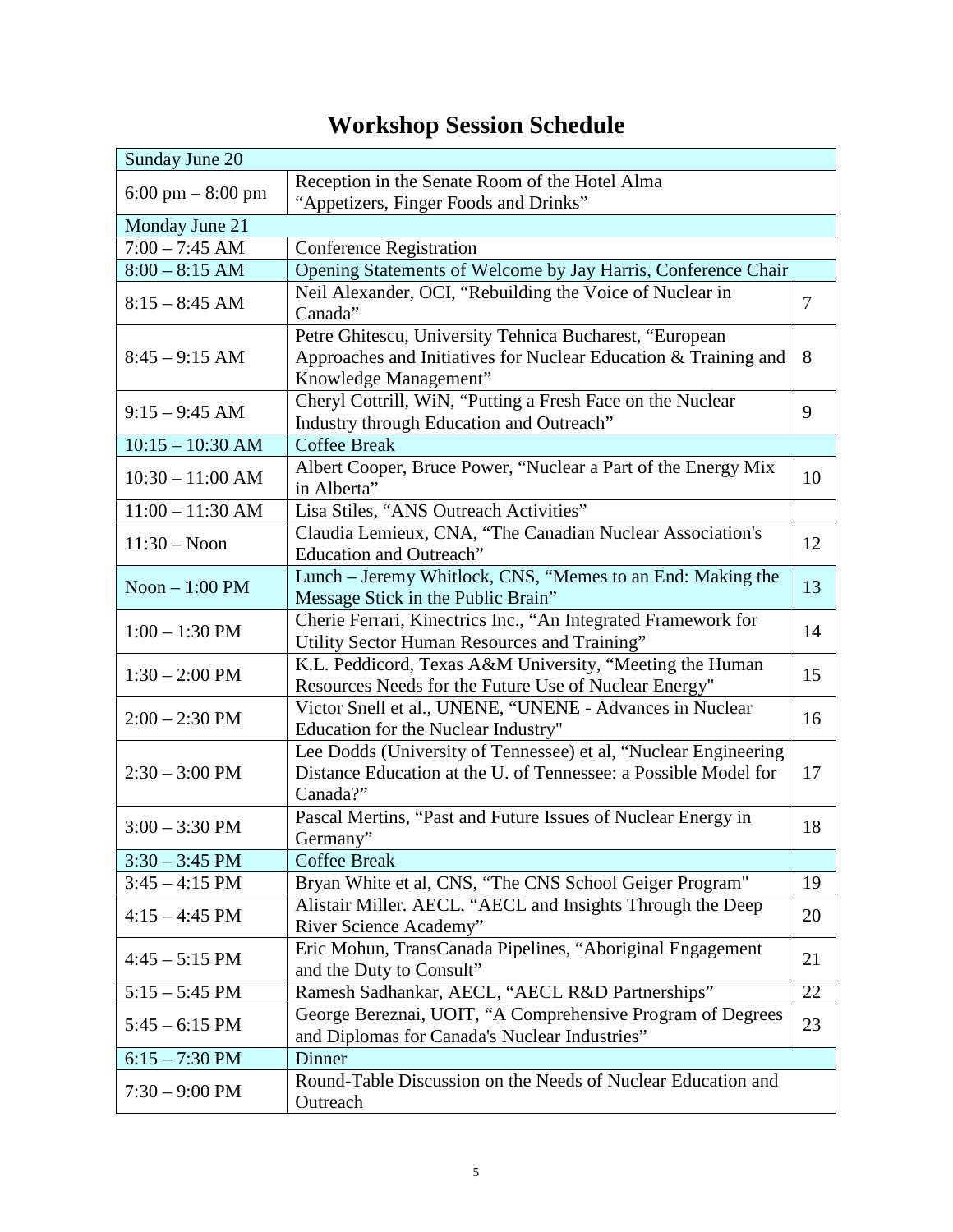| Tuesday June 22          |                                                                                                                                                 |    |  |  |
|--------------------------|-------------------------------------------------------------------------------------------------------------------------------------------------|----|--|--|
| $8:00 - 8:30$ AM         | Brad Moore, AECL, "AECL Community Outreach and Speaker's<br>Program"                                                                            | 24 |  |  |
| $8:30 - 9:00$ AM         | Engin Özberk, Cameco Corporation, "Innovation and<br>Communications at Cameco"                                                                  | 25 |  |  |
| $9:00 - 9:30$ AM         | Claude Guet, CEA (France), "Sharing the French Offer in<br>Nuclear Education and Training"                                                      | 25 |  |  |
| $9:30 - 10:00$ AM        | Michael Godfrey, "Westinghouse Nuclear Education and<br>Outreach"                                                                               |    |  |  |
| $10:00 - 10:15$ AM       | <b>Coffee Break</b>                                                                                                                             |    |  |  |
| $10:15 - 10:45$ AM       | Alun Richards, AREVA Resources Canada Inc., "From Social<br>Licence to Social Media"                                                            | 27 |  |  |
| $10:45 - 11:15$ AM       | Jason Donev, University of Calgary, "A Physics Professor<br>Learns To Teach Nuclear Power To Science And Non-Science<br>Students."              | 29 |  |  |
| $11:15 - 11:45$ AM       | Don Wiles, Carleton University, "The Rise and Fall of<br>Radiochemistry in Canada"                                                              | 30 |  |  |
| Noon $-1:00$ PM<br>Lunch |                                                                                                                                                 |    |  |  |
| $1:00 - 1:30$ PM         | John Roberts, University of Manchester, "Nuclear Education and<br>Outreach in the UK"                                                           | 31 |  |  |
| $1:30 - 2:00$ PM         | Cosmos Voutsinos, CNS AB Branch, "Lessons Learnt from<br>some Outreach Efforts"                                                                 | 32 |  |  |
| $2:00 - 2:30$ PM         | Paul Hinman and Jeremy Whitlock, "The Role of Lay Outreach<br>Personnel"                                                                        | 33 |  |  |
| $2:30 - 3:00$ PM         | Leon Lau, Central Memorial Lord Shaughnessy High School,<br>"Nuclear Content in Alberta Grade 12 General Science<br>Education"                  | 34 |  |  |
| $3:00 - 3:15$ PM         | <b>Coffee Break</b>                                                                                                                             |    |  |  |
| $3:15 - 3:45$ PM         | Corina Andreoiu et al., Simon Fraser University, "Undergraduate<br>and Graduate Opportunities in Nuclear Science at Simon Fraser<br>University" | 35 |  |  |
| $3:45 - 4:15$ PM         | Dan Brady (NRCan) et al., "Enhancing University R&D<br>capability in supporting Generation IV"                                                  | 36 |  |  |
| $4:15 - 4:45$ PM         | Jason Glabik, Mile Zero News, "Nuclear Power in the Media"                                                                                      | 37 |  |  |
| $4:45 - 5:15$ PM         | Duane Bratt, Mount-Royal University, "Debating About Nuclear<br>Power"                                                                          | 38 |  |  |
| $5:15 - 5:45$ PM         | <b>Closing Statements and Discussions</b>                                                                                                       |    |  |  |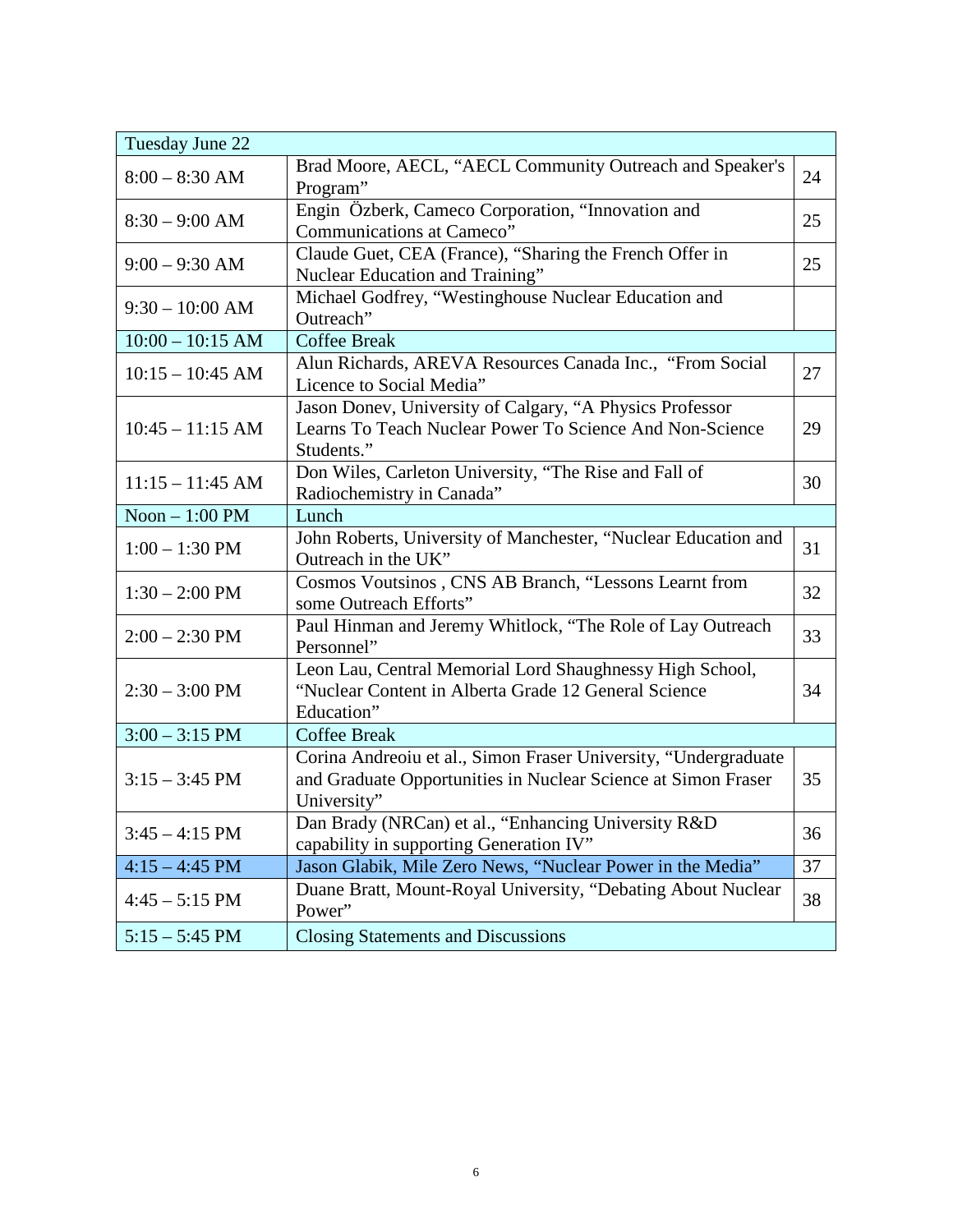#### **Rebuilding the Voice of Nuclear in Canada**

#### <span id="page-6-0"></span>**Dr. R.N. Alexander, President, Organization of CANDU Industries [alexander.neil@sympatico.ca](mailto:alexander.neil@sympatico.ca)**

Surveys show that Canadians are generally supportive of nuclear power but this is a theoretical support, few actually understand the issues or have any solid commitment. The status of CANDU as a Canadian industry has progressively declined and despite winning an award for being one of Canada's top ten achievements it is now not even mentioned in the list of inventions given in the guide book for new Canadians. The history books our children read talk of the industry's problems and not of its success.

Part of the decline in popularity arises from the fact that for a long time the industry lapsed into relative silence as a way of avoiding negative publicity. While this strategy has some merits because it did indeed minimize negative publicity, it has resulted in all the publicity being negative with the industry only responding when it needed to defend itself. Clearly such an approach cannot lead to a win but instead just controls the speed at which you lose.

Now as the renaissance kicks in we need to rebuild support and we need to do that quickly and efficiently. Massed at our disposal are the tremendous resources of CNA, CNS, OCI, AECL, OPG, Bruce Power, SPEA, PWU, etc, etc, and the stakeholders, employees and members. Many have started their campaigns and there has been progress but it is not enough and it is not fast enough. Much of the impact is lost through inconsistent or incomplete messaging and we are all independently making and learning from the same mistakes.

To make our message effective we need to harness all of the voices, build consistency in our messaging, work together to ensure that the right people are carrying the right message in the right places and use appropriate expertise to get our messaging so that it plays effectively to its audience.

The Nuclear Energy Outreach conference provides an opportunity to start this process of rebuilding. This presentation highlights why it is so important to rebuild our voice and proposes some concepts by which this might be achieved.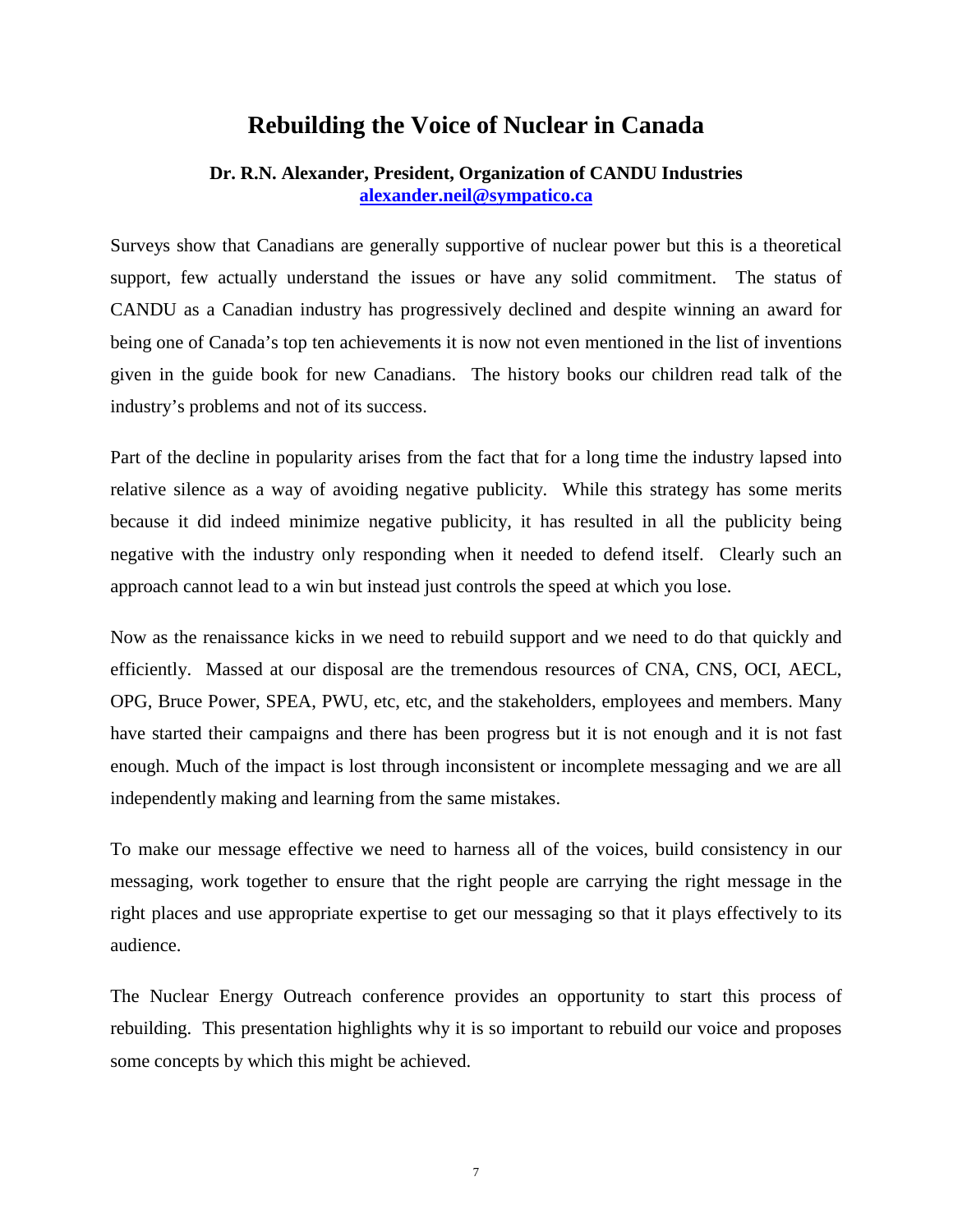### <span id="page-7-0"></span>**European Approaches and Initiatives for Nuclear Education & Training and Knowledge Management**

#### **Petre Ghitescu, University Politehnica Bucharest, Romania [ppghites@hotmail.com](mailto:ppghites@hotmail.com)**

The project "European Nuclear Engineering Network - ENEN" aimed to establish the basis for conserving nuclear knowledge and expertise, to create a European Higher Education Area for nuclear disciplines and to facilitate the implementation of the Bologna declaration in the nuclear disciplines by creating the European Nuclear Education Network Association.

ENEN Association goals are oriented towards the Universities by developing a more harmonized approach for education in the nuclear sciences and engineering in Europe, integrating European education and training in nuclear safety and radiation protection and achieving a better cooperation and sharing of resources and capabilities at the national and international level, as well as towards the End-users (industries, regulatory bodies, research centres, universities) by creating a secure basis of knowledge and skills of value to the EU, maintaining an adequate supply of qualified human resources for design, construction, operation and maintenance of nuclear infrastructures and plants, and by maintaining the necessary competence and expertise for the continued safe use of nuclear energy and applications of radiation in industry and medicine.

One of the achievements of ENEN is the establishment of the European Master of Science in Nuclear Engineering (EMSNE), which provides common reference curricula and mutual recognition among ENEN members, promotes and facilitates mobility of students and teachers and permitted definition and assessment of ENEN international exchange courses. EMSNE addresses topics related to reactor engineering, reactor physics, nuclear thermal hydraulics, safety and reliability of nuclear facilities, reactor engineering materials, radiology and radiation protection, and nuclear fuel cycle and applied radiochemistry.

The knowledge management activity involves development of the ENEN Web Site [www.enen](http://www.enen-assoc.org/)[assoc.org,](http://www.enen-assoc.org/) creating the national contact points to maintain and update information on education and training courses, delivering textbooks on nuclear topics, multimedia presentations addressing the general public, as well as introducing distance learning tools and E-learning modules.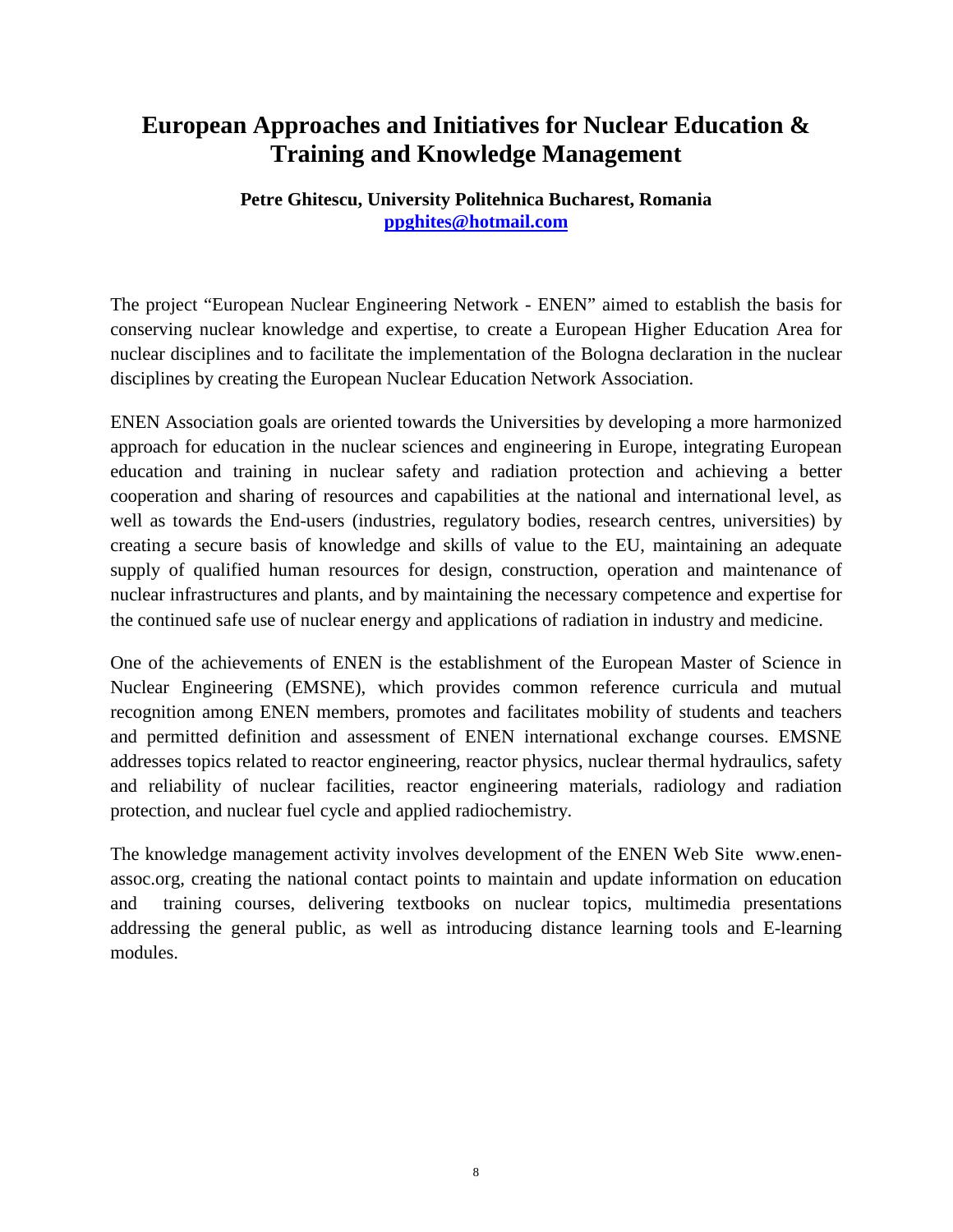### <span id="page-8-0"></span>**Putting a Fresh Face on the Nuclear Industry Through Education and Outreach**

#### **Cheryl Cottrill, Women in Nuclear [cheryl.cottrill@brucepower.com](mailto:cheryl.cottrill@brucepower.com)**

Our paper will go back to 2004 when Women in Nuclear (WiN) Canada was re-established in Canada. At that time the public polls on the nuclear industry showed a large gap between the support of men and women. WiN was the first to ask why. In 2004 WiN conducted gender based research to answer the question, "Why women were less likely to support nuclear than men?" That research and the commitment to WiN-Global's three goals set the framework for WiN's nuclear outreach and education programs going forward.

The paper will explain the research findings from 2004 and show how programs have been built to address some of the issues that women identified in the research, as well as explain how WiN is influencing young girls and women to become more involved in non-traditional roles and studies. The paper will explain our:

- Post-research educational forums for women:
- GIRLS Science Club and Camp;
- Our partnership with Skills Canada to introduce young women attending secondary school to skilled trades workers from the nuclear industry;
- Our partnership with The Learning Partnership producing a video talking about careers in the nuclear industry to be used in all secondary schools across Ontario and nationally; and
- Other programs WiN has created or is planning for the future.

WiN is committed to making the public aware, especially women, of the benefits of nuclear and radiation applications and the safety that ensures protection of the public and the environment. Members of WiN all have one thing in common: they want the general public to have a better understanding of nuclear and radiation issues.

Through its outreach and educational program WiN is working diligently to put a fresh face on the nuclear industry.

WiN (Women in Nuclear) is a world-wide association of women working professionally in various fields of nuclear energy and radiation applications.

WiN-Canada was formed in early 2004 and has been working to emphasize and support the role that women can and do have in addressing the general public's concerns about nuclear energy and the application of radiation and nuclear technology.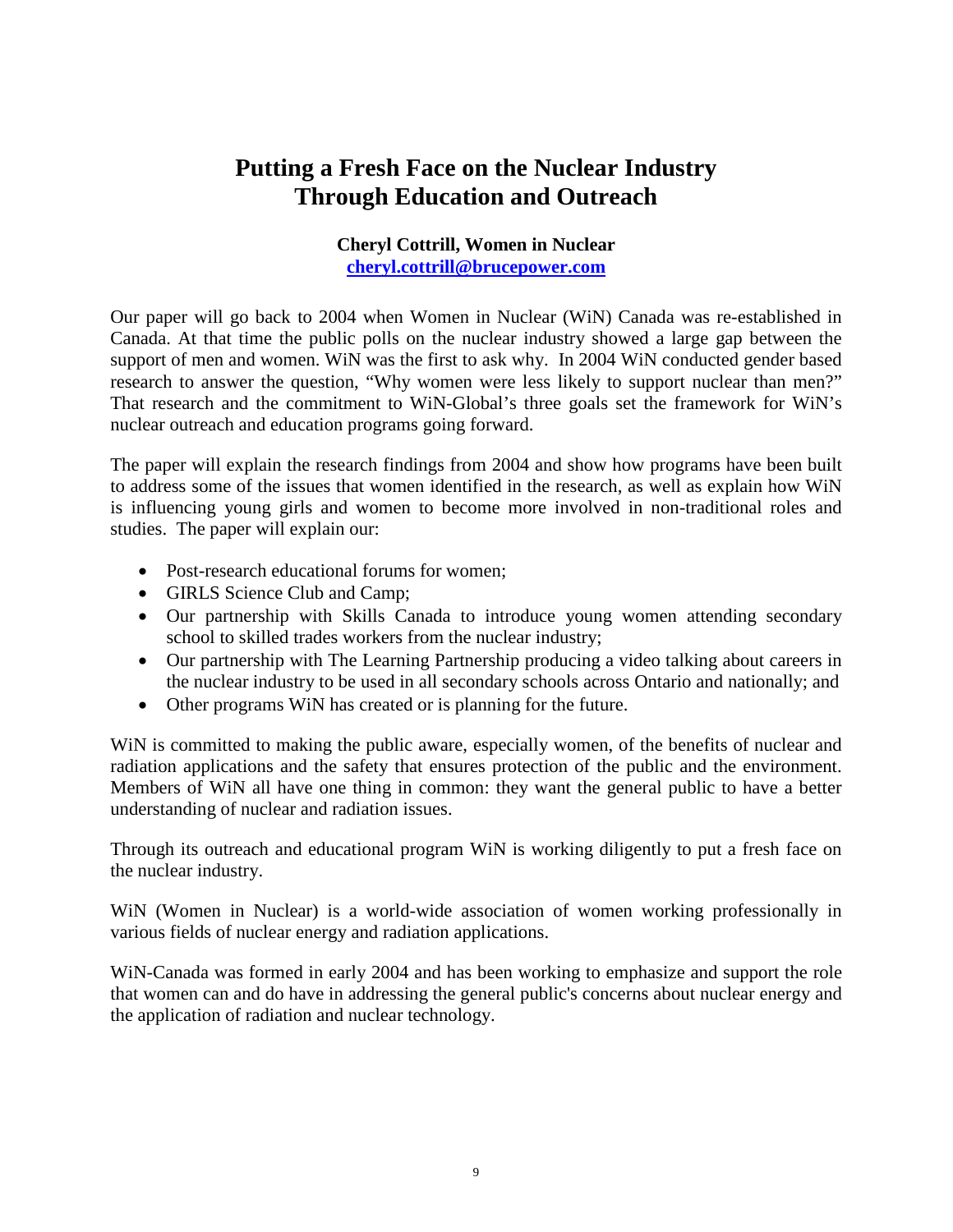### <span id="page-9-0"></span>**Bruce Power's Plan for New Nuclear in Alberta**

**Albert Cooper, Bruce Power [Christine.Bowman@brucepowerab.ca](mailto:Christine.Bowman@brucepowerab.ca)**

With Alberta's growing need for electricity, the impending closure of many of our coal plants, and Alberta's need to reduce emissions it may be time to look at Nuclear for our province. Bruce Power has a plan, and a project, that could just make Nuclear a part of the Energy mix in Alberta.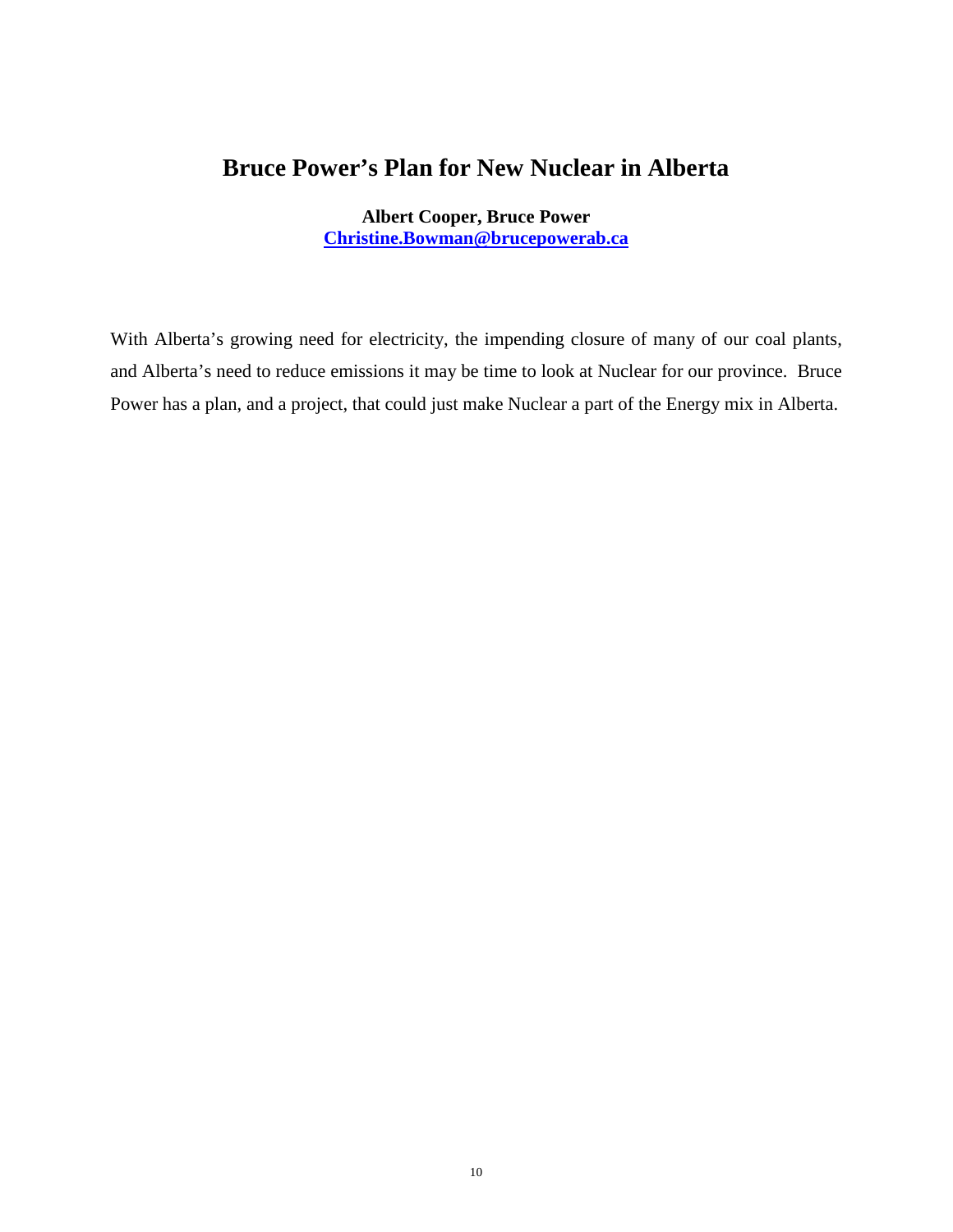# **ANS Outreach Activities**

**Lisa Stiles**

**[lisaanstiles@yahoo.com](mailto:lisaanstiles@yahoo.com)**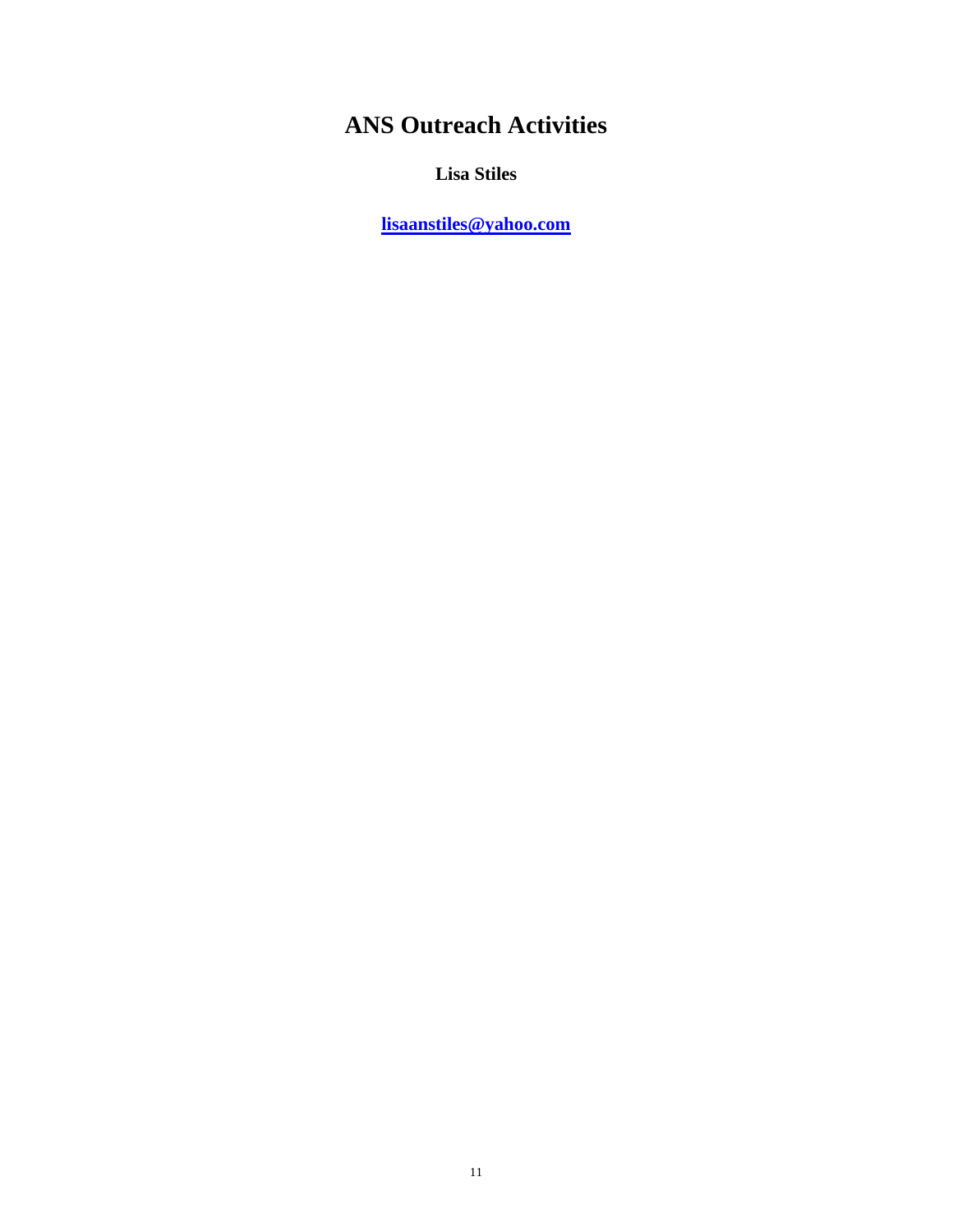# <span id="page-11-0"></span>**The Canadian Nuclear Association's Nuclear Technology: Exploring Possibilities**

#### **Presented by Claudia Lemieux, Director of Communications and Media Relations, Canadian Nuclear Association**

**[lemieuxc@cna.ca](mailto:lemieuxc@cna.ca)**

The Canadian Nuclear Association's Nuclear Technology: Exploring Possibilities Website (http://www.cna.ca/curriculum/default.asp) is a free educational resource now available to secondary teachers across Canada. Development of the content of the site began in 2006, and in 2009 the Canadian Nuclear Association partnered with Let's Talk Science to develop lesson plans for the site and develop strategies to increase use and implementation of the website. The Nuclear Technology: Exploring Possibilities website consists of eight modules that showcase the diverse impact of nuclear technology on all aspects of Canadian society, with informative text, rare photographs, videos and supporting material including a glossary, downloadable publications and interesting links. Each module also has at least three ready for classroom use lesson plans that are aligned to curriculum used by educators in all provinces and territories, including an issues-based lesson, a hands-on/minds-on inquiry or investigation and a Jeopardystyle game that can be used for diagnostic assessment or consolidation of learning. While electricity generation is obviously a major focus of the lessons on the site, a wide range of topics are covered, from atomic theory to food irradiation, from nuclear non-proliferation to the transport and storage of nuclear materials. A searchable database allows teachers to find lessons on the website based on province, grade, subject and concept.

The website has been developed with input from educators from across the country who for the last three years, have come together for a one-day symposium held with the CNA's annual conference. These teachers and government education officials have helped to identify the educational resources needed by teachers to effectively teach about nuclear technology, provided valuable insight into the complexities of provincial and territorial education systems, and will play a major role in promoting awareness of the website in the coming months.

In order to reach our goal of making the CNA's Nuclear Technology: Exploring Possibilities website the destination of choice for any Canadian educator looking for information and resources about nuclear technology, we need the help of our members. Thanks to educator input, several areas have been selected for further development on the website: enhanced multimedia, career information and outreach providers. We would like to populate the site with more photographs, graphics and videos, and wish to draw upon the resources of the CNA to make this website richer. Second, new content is being developed for the website that will highlight the diverse career opportunities available in the nuclear industry. Profiles of people working in the nuclear industry that feature information about their education, background and responsibilities will help to bring this section of the website to life for high school students who are considering career options. Who better than employers in the nuclear industry and research fields to provide this information? Finally, a new page will be added to the website which will make educators aware of organizations in their region which have outreach and educational programs or provide tours of facilities; we need information from CNA members about what they offer so that this list is comprehensive. If you have material that you can contribute to the CNA's education website or education and outreach programs that you would like to make teachers aware of, please contact Let's Talk Science via Scott Taylor at staylor@letstalkscience.ca.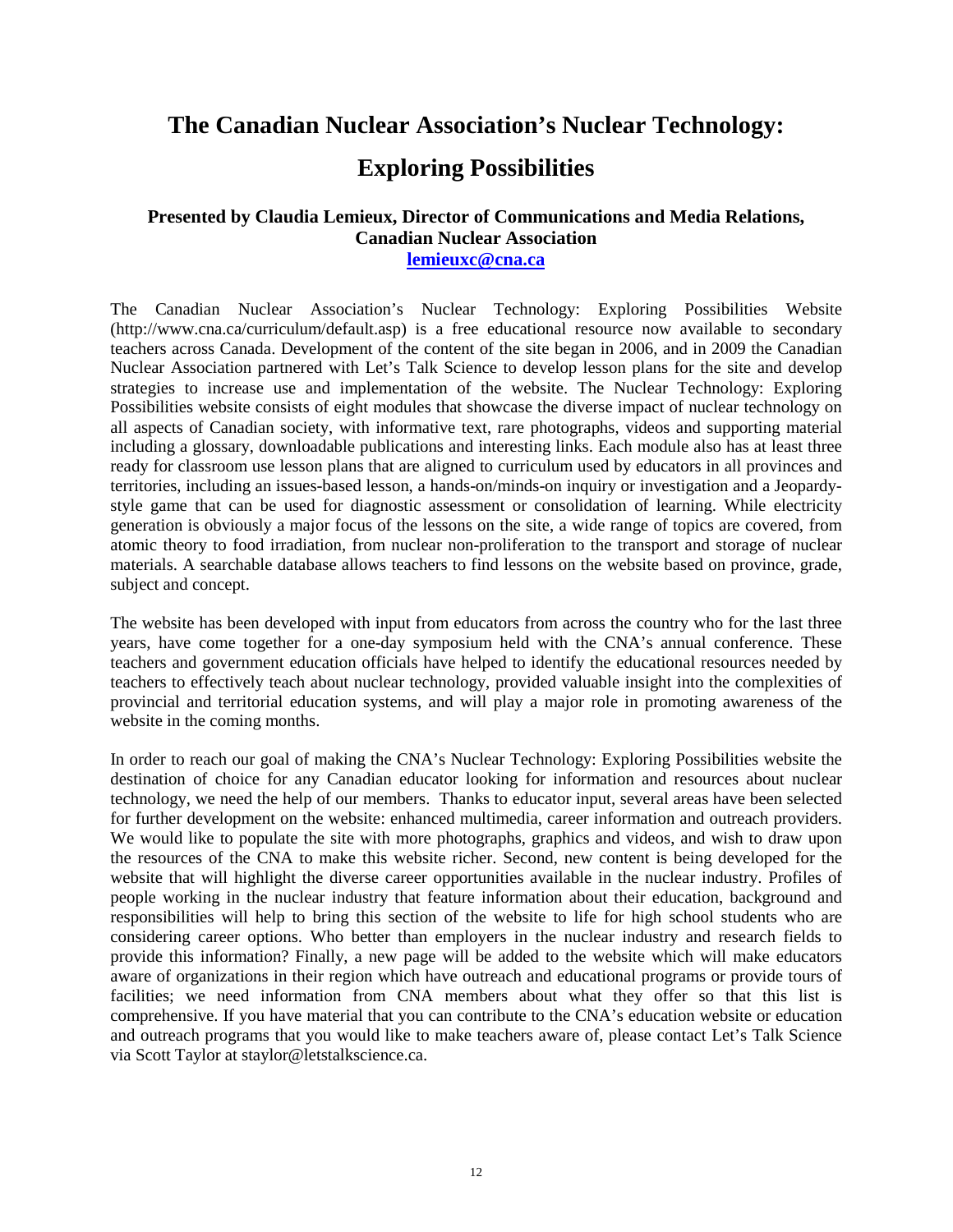#### <span id="page-12-0"></span>**MEMES TO AN END: MAKING THE MESSAGE STICK IN THE PUBLIC BRAIN**

#### **Jeremy Whitlock, Canadian Nuclear Society [whitlockj@aecl.ca](mailto:whitlockj@aecl.ca)**

Effective public communication is about both quality and quantity. The nuclear industry has excelled at both over the years, but seldom at the same time. The need for effective communication is of utmost importance for the nuclear industry, as the enterprise is both dependent upon public money, and saddled with a negative public bias. This bias does not necessarily show up in the public's polling responses (which indicate general apathy with a shot of luke-warm support), but rather in the public's response to negative events – the "tipping point", in other words, is always the very next accident. The negative "nuclear meme", which is another way of describing this societal bias,requires strongpositivememes to counter it. Unfortunately memes are not easy to come by, and often come by chance. They are the holy grail of advertising agencies and public relations firms, which means that nuclear communication starts out behind the eight ball: the elusive holy grail is in fact the only strategy that works. This talk will relate the author's experiences in memetic communication on nuclear topics, from pioneering forays into social media ("The Canadian Nuclear FAQ", www.nuclearfaq.ca) to games with ping-pong balls that let students "live" the reactor experience.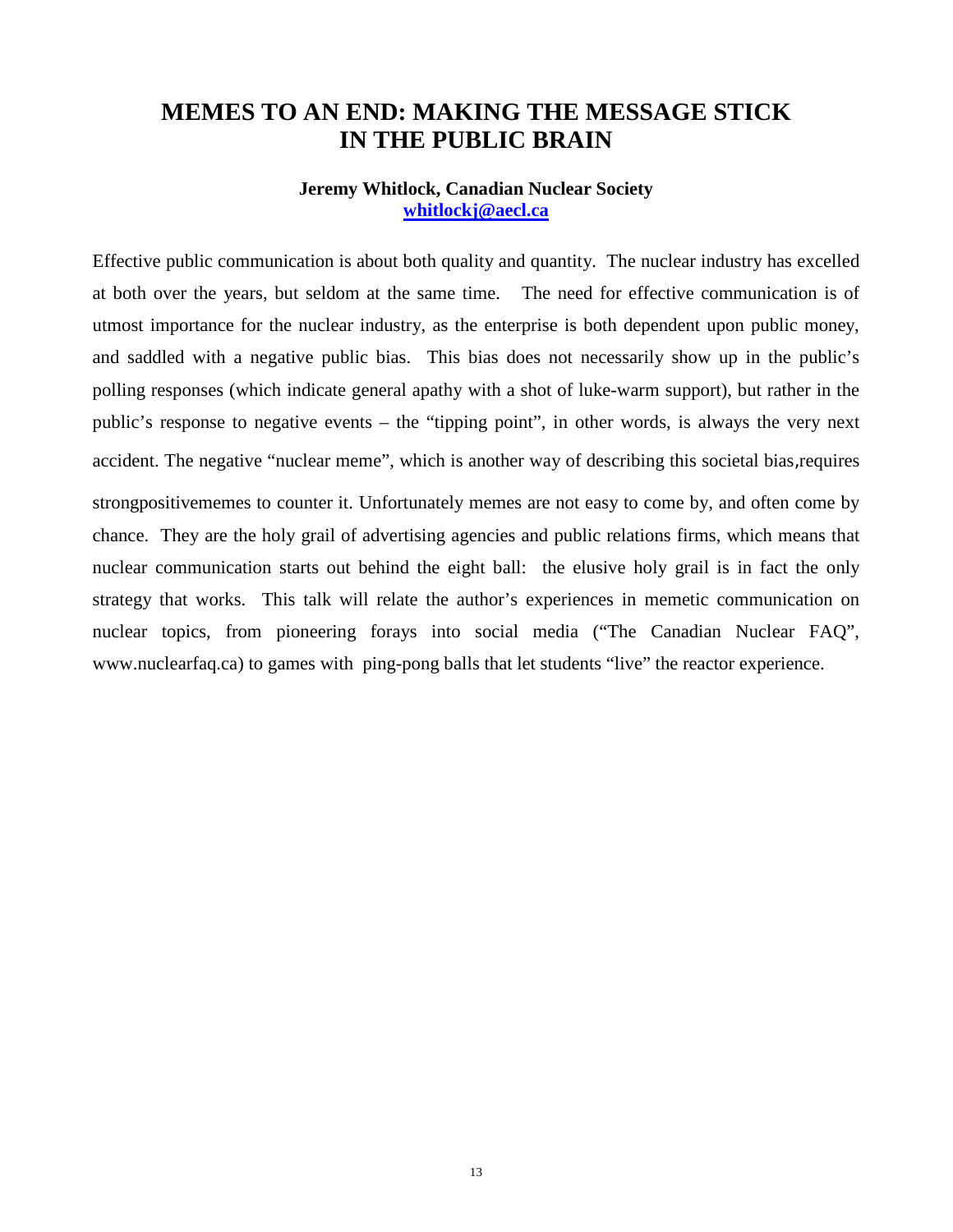### <span id="page-13-0"></span>**Does Your Utility Learn? An Integrated Framework for Utility Sector Human Resources and Training**

#### **CHERIE C. TRUDEL-FERRARI, KINECTRICS INC., CANADA [cherie.ferrari@kinectrics.com](mailto:cherie.ferrari@kinectrics.com)**

This paper and companion presentation will present the following three topics and three supporting Case Studies to describe "An Integrated Framework for Utility Sector Human Resources and Training".

- 1. Human Resources: Workforce needs for the utility sector in Ontario and Worldwide
- 2. Knowledge, Skills & Abilities: Training & Learning Framework for The Learning Utility
- 3. Education and Training Technology Drivers: How do today's learners learn? Data will be provided by referencing industry and government reports. For example, of the 100,000 Canadians in the generation, transmission and distribution of electricity, 28.8% are eligible to retire by 2012. In response to growing demand for mission-critical work, coupled with a skilled technical workforce in transition due to retirement, Canadian utilities will need to have a framework and strategy for human resources and training. A framework will be presented. The new generation of learners learn in many ways and "just-in-time" using Web 2.0 collaborative tools such as social websites and the internet, CBTs, e-Learning, wikis, cell phones and personal mobile devices. An examination of these tools and how they can be integrated into the framework will be presented.

Case Study 1: Human Resources: Training to Identify, Attract and Recruit How an Ontario Utility, partnering with Universities, used training programs to identify high potential engineering students for recruitment and rapid school to workplace transition.

Case Study 2: Knowledge Management: How to Capture, Transfer & Disseminate Knowledge How an Ontario Generation company conducted a Knowledge Risk Assessment to assess knowledge loss and determine risk of work completion to develop action plans.

Case Study 3: Using Training to Create a Knowledge Database How an Ontario Engineering Services company, providing engineering resources to the generation, transmission and distribution utilities worldwide, used training to create and share a Knowledge Database encompassing 100 years of research and development.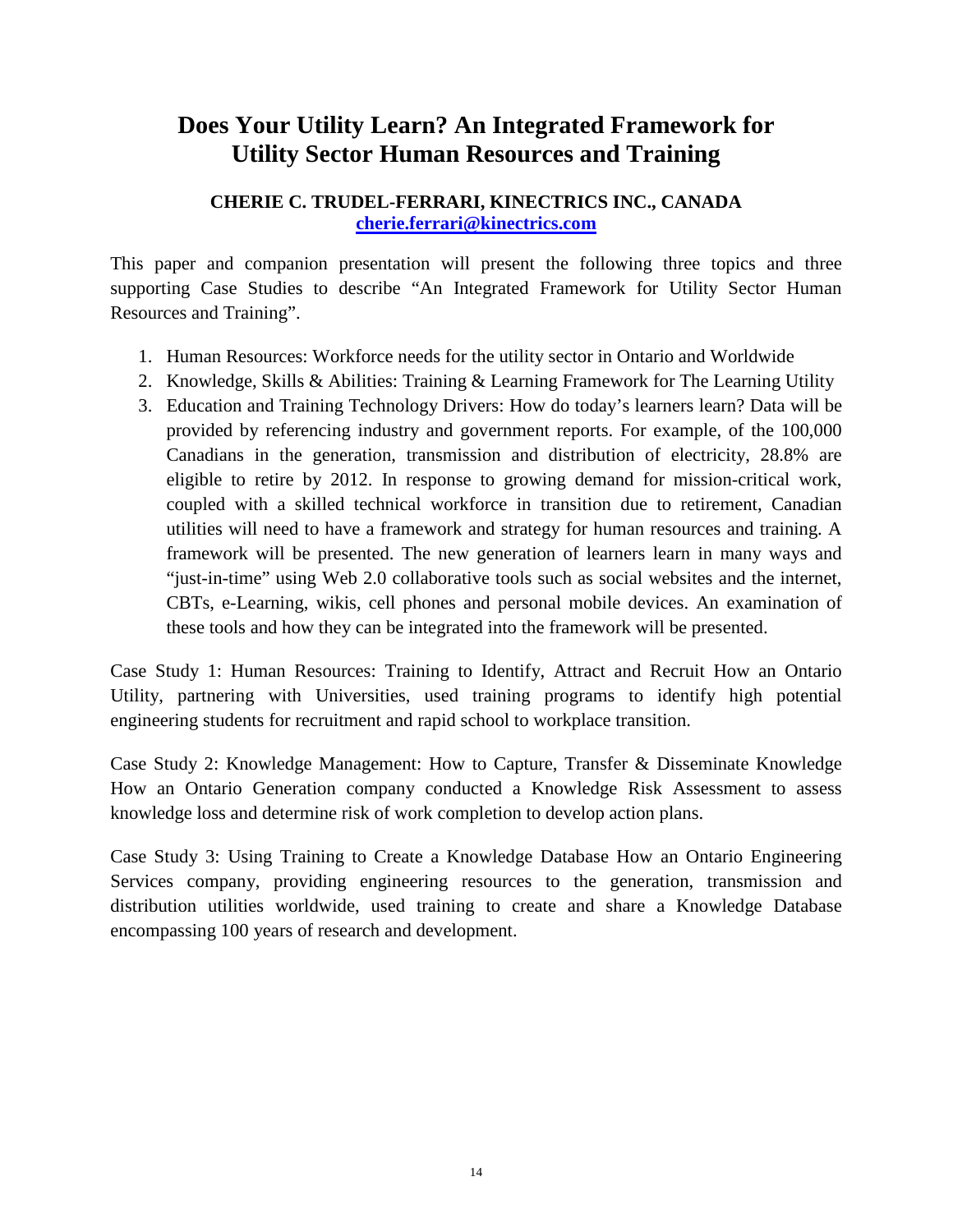### <span id="page-14-0"></span>**Meeting the Human Resources Needs for the Future Use of Nuclear Energy**

#### **K.L. Peddicord, Director, Nuclear Power Institute, Texas A&M University [k-peddicord@tamu.edu](mailto:k-peddicord@tamu.edu)**

A well-prepared workforce is fundamental to the future utilization of nuclear energy. Some utilities have indicated this to be on the critical path to initial plant operation. Countries considering the first time use of nuclear have identified human resources as their most pressing issue.

New plants will require up to 500 personnel with a broad spectrum of backgrounds and skills ranging from technicians to engineering staff. The Nuclear Power Institute (NPI) is responding to the nuclear workforce challenge in Texas where as many as eight new reactors in the state have been announced to the U.S. Nuclear Regulatory Commission in Washington, DC. NPI is a partnership of six universities, six community colleges, industry, state agencies, high schools and middle schools, teachers, and elected and civic leaders. Academic programs have been established at the associate degree in nuclear power technology, radiation protection, and digital instrumentation and control. At the baccalaureate level, a four course, 12 semester hour certificate program in nuclear power technology allows students in mechanical engineering, electrical engineering, chemical engineering, engineering physics and engineering technology to gain the background in nuclear power plants fundamentals, systems, operations and human performance requirements to move directly into accelerated utility training programs.

Equally important is the outreach component to inform and attract young students into the various academic options that lead to careers in the nuclear industry. The outreach efforts include visits and presentations to high schools and middle schools, and participation in college days and career nights. New programs with a nuclear theme have been developed such as POWER SET (Powerful Opportunities for Women Eager and Ready for Science, Engineering and Technology) to encourage students at the high school and middle school level to take courses leading to science, technology, engineering and mathematics (STEM) opportunities. Several initiatives directly engage teachers. For example, the Research Experience for Teachers Enrichment Experiences in Engineering program (RET-E3) pairs teachers with nuclear engineering professors for a four week term in the summer to develop curricula, demonstrations and laboratory experiences that can be taken back to high school science courses.

Through an integrated partnership, the Nuclear Power Institute is responding to the full breadth of workforce needs for the future use of nuclear energy.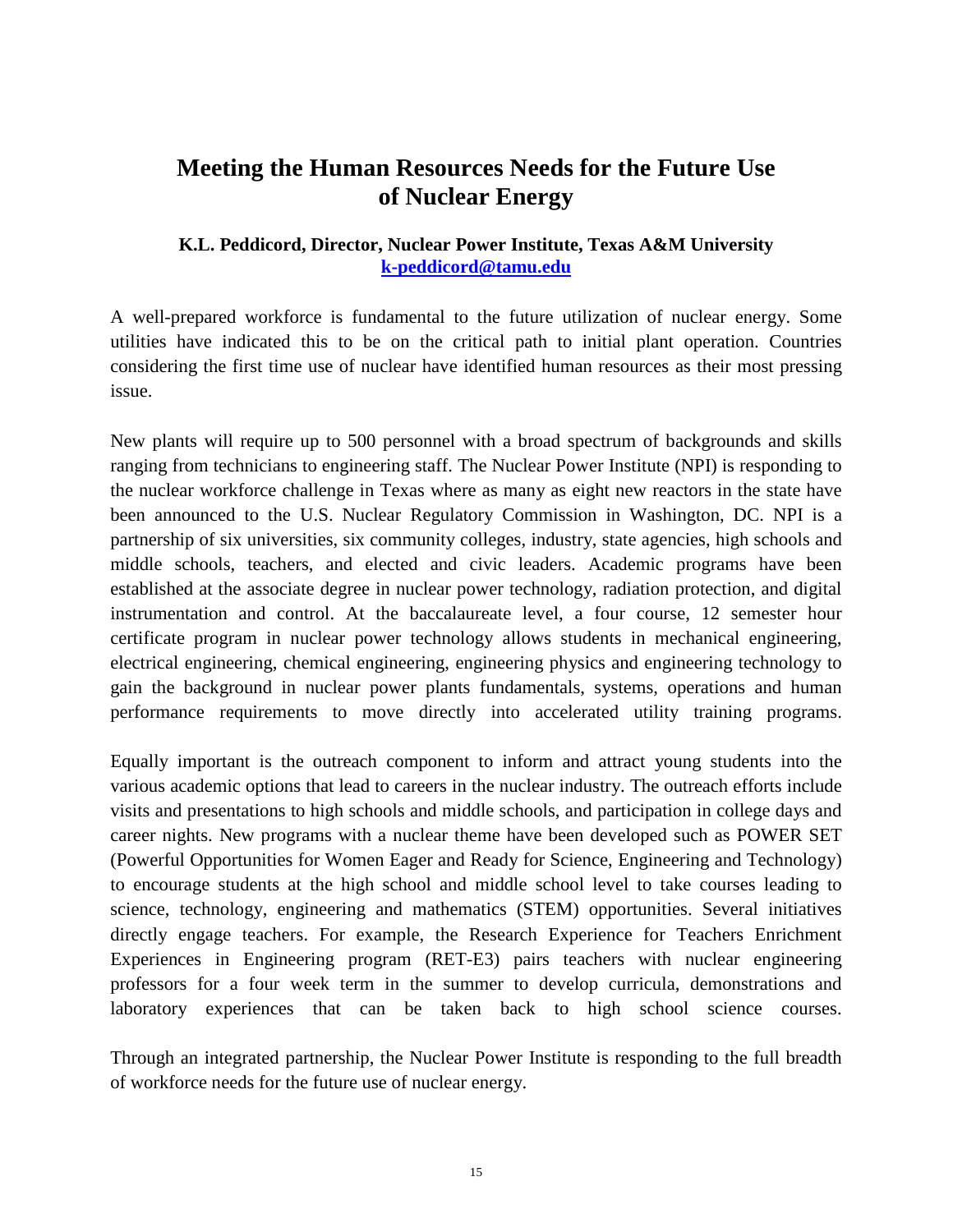#### <span id="page-15-0"></span>**UNENE - Advances in Nuclear Education for the Nuclear Industry**

#### **Dr. V.G. Snell, UNENE Programme Director; and President, VGSSolutions [vgssolutions@rogers.com](mailto:vgssolutions@rogers.com) Dr. B. Rouben, UNENE Secretary-Treasurer; and CNS Executive Administrator [roubenb@alum.mit.edu](mailto:roubenb@alum.mit.edu) B. Shalaby, UNENE President [basma.shalaby@rogers.com](mailto:basma.shalaby@rogers.com) Dr. W. Garland, UNENE Academic Consultant and Past-President [garlandw@mcmaster.ca](mailto:garlandw@mcmaster.ca)**

This paper reviews recent advances in formal nuclear education for employees of the Canadian nuclear industry. Among other activities, the University Network of Excellence in Nuclear Engineering (UNENE) coordinates a course-based Master's of Engineering degree, structured so that people with a full-time job can earn the degree by taking courses on weekends. The enrolment from nuclear utilities and design organizations has been consistent and slowly increasing, as the value is recognized by both students and employers. The number of UNENE University members has also increased this past year.

The courses are given at a central location (Whitby, Ontario), which is quite far to travel for people from some of the nuclear sites. To date the optimum trade-off between effective learning and travel time has been to run the course over four alternate weekends. Recently, however, distance learning has been implemented for all the UNENE courses, to enable students from sites remote from the Greater Toronto Area, such as Bruce Power, Chalk River and the Canadian Nuclear Safety Commission (CNSC), to participate without the hazards of frequent long-distance winter travel. So far the feedback from these students has been positive.

A further challenge is that some of the students have become rusty in a few of their senior undergraduate science and mathematics skills. A series of optional not-for-credit refresher courses has therefore been implemented this academic year to ensure students enter the UNENE courses with the appropriate level of knowledge.

The UNENE educational material is posted on the UNENE web site and is available to the public. It is supplemented by the CANTEACH project, a public nuclear-knowledge repository that provides high quality technical documentation relating to the CANDU nuclear energy system. Together this material represents a valued source for nuclear educators.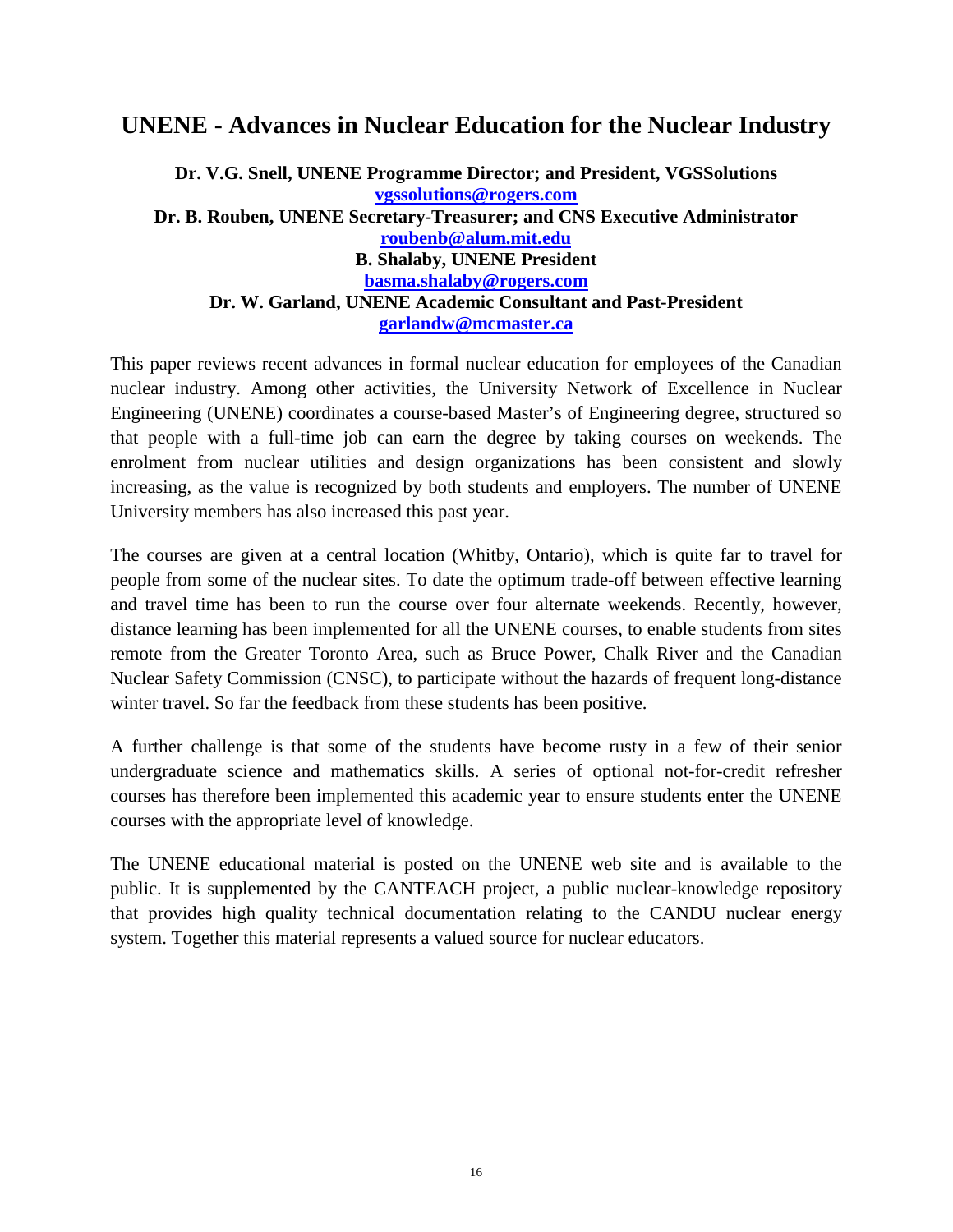### <span id="page-16-0"></span>**Nuclear Engineering Distance Education at the U. of Tennessee: A Possible Model for Canada?**

**H. L. Dodds, U. of Tennessee Nuclear Engineering Department [hdj@utk.edu](mailto:hdj@utk.edu) R. E. Pevey, U. of Tennessee Nuclear Engineering Department, [rpevey@utk.edu](mailto:rpevey@utk.edu) Ibrahim Attieh, Atomic Energy of Canada Limited, Alumnus of the U. of Tennessee Nuclear Engineering Department [attiehi@aecl.ca](mailto:attiehi@aecl.ca)**

The University of Tennessee-Knoxville (UTK) offers 19 Masters' programs (15 MS and 4 MBA) that are delivered synchronously (i.e., interactive in real time) via the Internet to students located almost anywhere in the Western Hemisphere. One of the 19 programs is the MS in Nuclear Engineering (NE).

This paper will describe the MS in NE program as well as six other distance education programs offered by the UTK Nuclear Engineering Department; namely, MS in Reliability and Maintainability Engineering; Graduate Certificate in Nuclear Criticality Safety; Graduate Certificate in Reliability and Maintainability Engineering; a one week short course on Nuclear Criticality Safety; a one week short course on Neutron Transport Theory; and a Colloquium Program that is free and open to the public. This paper will also describe the technology that is used to deliver the seven distance programs including a brief movie that demonstrates the technology.

Our distance courses are taught simultaneously to both distance students located anywhere and local students located on campus. A few of our distance courses are taught by instructors located off campus to distance students located anywhere and local students located on campus. In other words, instructors can be located anywhere and students can be located anywhere, provided all participants have access to the internet (a dialup connection is sufficient) and a computer with a microphone and speakers. This model for graduate education could be particularly beneficial to large countries such as Canada, China, and Russia.

Finally, our distance education programs are responsible for  $\sim$  25% of our graduate student enrolment and have brought us considerable visibility and recognition. Most importantly, we have received genuine appreciation from our distance students who otherwise would not have the opportunity for graduate education because of their remote location.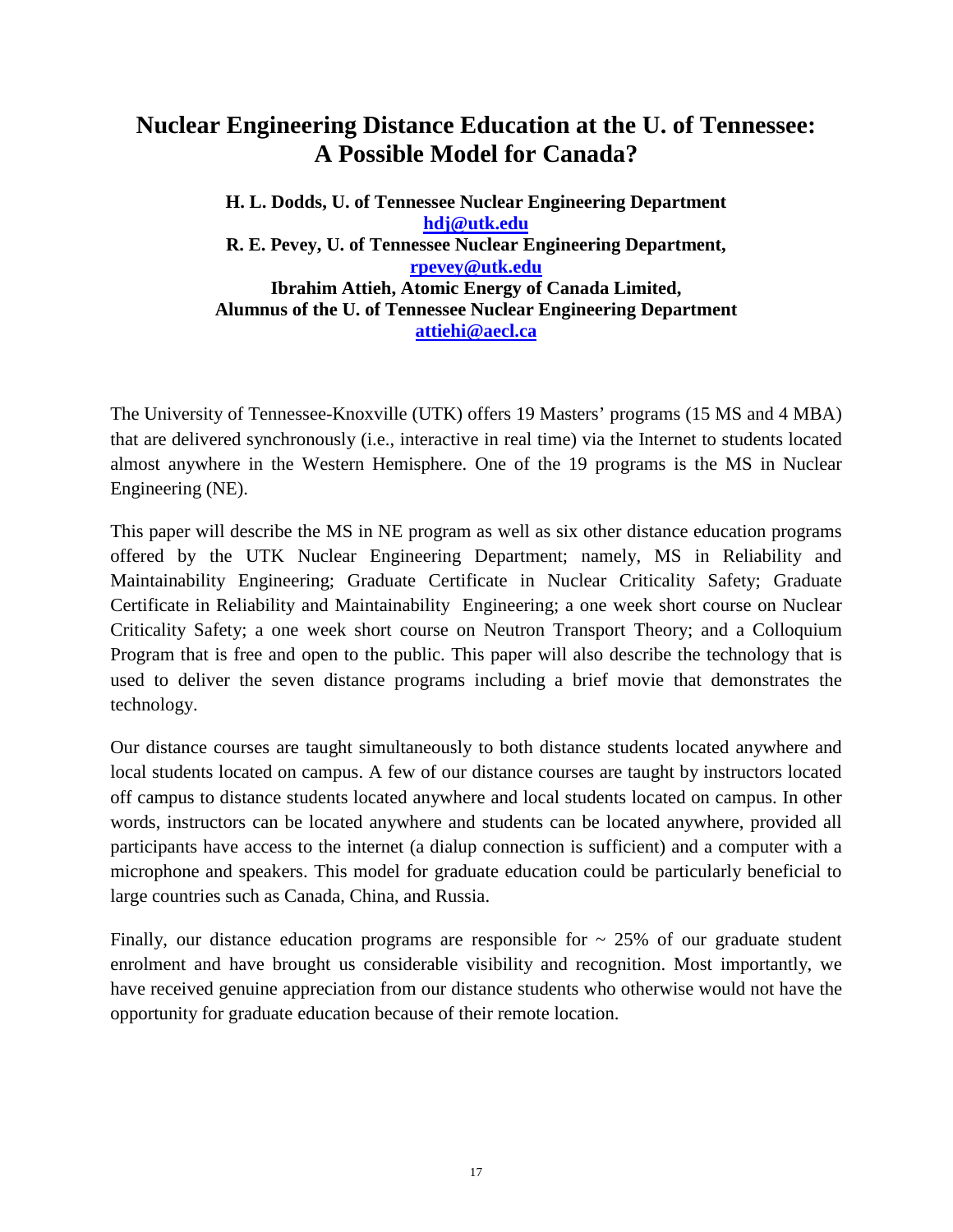#### <span id="page-17-0"></span>**Past and Future Issues of Nuclear Energy in Germany**

#### **Pascal Mertins**

First I would like to speak about the German situation (east - west) after the Chernobyl disaster. Second I'll tell about the decision to shut down every nuclear power plant till 2021 after CDU/FDP lost the ballot in 1998. Third I am interested to explain the situation in Germany regarding the development of the nuclear research, education and industry just now.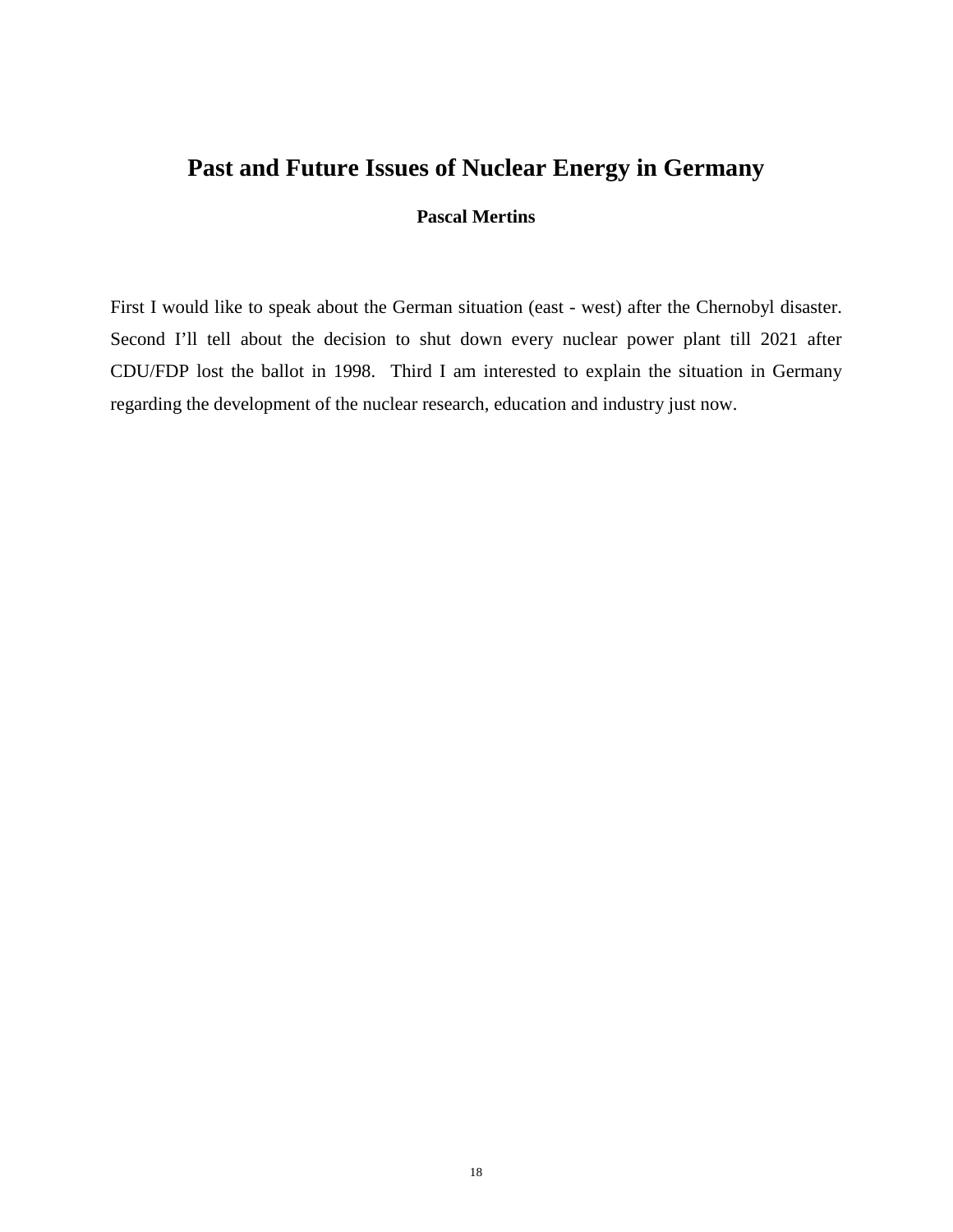### <span id="page-18-0"></span>**Assisting Science Teachers with Radioactive Decay – Putting Geigers in the Classroom**

#### **P. Lang, Canadian Nuclear Society (Pilot, Air Canada) J. Whitlock, Atomic Energy of Canada Limited, Chalk River Laboratories B. White, Canadian Nuclear Society (Retired, AECL Chalk River Laboratories) [bwhite\\_cns@sympatico.ca](mailto:bwhite_cns@sympatico.ca)**

The Canadian Nuclear Society Education initiatives include the development of a workshop on Ionising Radiation intended for high school science teachers. This workshop introduces the use of a sensitive Geiger-Müeller detector with Naturally Occurring Radioactive Materials (NORM) to provide students (and teachers) with personal, real experience with ionising radiation. The experience gained with 7 presentations of the workshop is described. The feedback received from teachers whose schools received CNS over 60 Geiger Kits is summarized. The plans for the balance of 2010 are presented.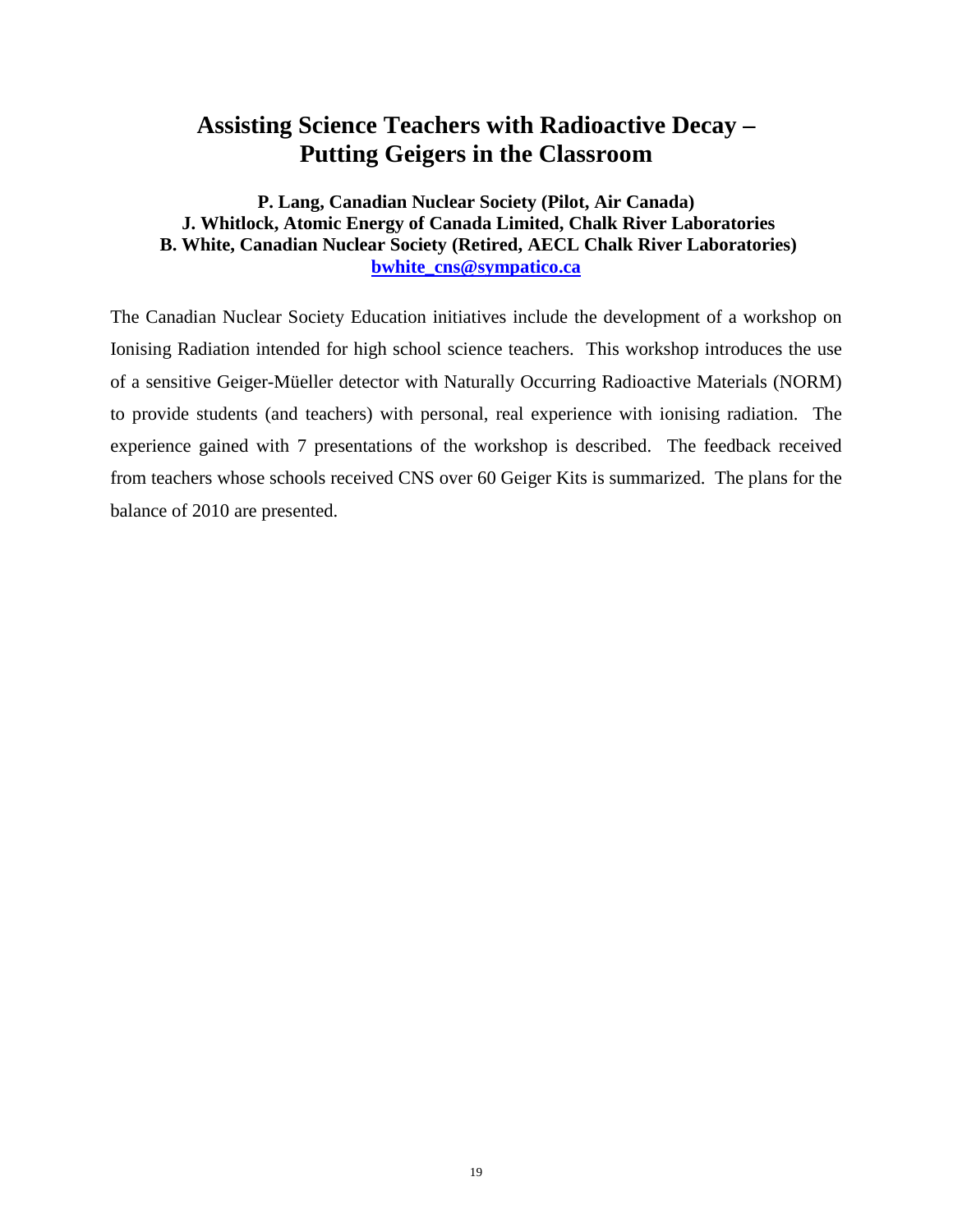### <span id="page-19-0"></span>**AECL and Insights through the Deep River Science Academy**

#### **Alistair Miller, Atomic Energy of Canada Limited [millera@aecl.ca](mailto:millera@aecl.ca)**

Well over a thousand alumni have graduated from the first 22 years of operation of the Deep River Science Academy (DRSA). Inspired by this unique experience of direct participation in real R&D, most have gone on to careers in science, engineering, medicine or teaching. All have gained awareness of the role of science and technology in modern society as well as of the nuclear industry. AECL's sustained sponsorship has achieved excellent returns in raised awareness of the depth and quality of our industry.

Back in 1986, the DRSA's founders wanted to change the answer to the question: "Does no-one understand the consequences of neglecting R&D?" Cuts then to government-funded nuclear R&D had been met with total disinterest by the wider public and it was this apathy that provided the impetus for the DRSA's launch. Reflection had led us to conclude that the apathy was rooted more in incomprehension than in disinterest. So we conceived of a summer program in which bright, science-inclined high-school students would be given an opportunity to experience the R&D process through hands-on experience. Unlike high-school learning, we aimed to show that R&D could not find answers (pre-Google) at the back of the textbook. We couldn't hope to expose a significant proportion of the population to direct insight but we hoped for a knock-on effect from the modest numbers who could participate.

The result is that, after six unforgettable weeks of intensive involvement, the DRSA's participating students have confronted the realities of exploration that is R&D and have overwhelmingly become enthused. For many, incipient career paths have been redirected. While the DRSA can hardly claim to have created broad enlightenment among the entire Canadian public – not yet, anyway – we have created a cadre of graduates with awareness of how R&D works and its importance and with respect for the nuclear industry.

The external financial support to the DRSA's operation has been and is both essential and an endorsement of the underlying promotion of R&D. Much of the support has been nuclear-related – from AECL, the CNS, and other organizations associated with Canada's nuclear industry – as well as from Federal and provincial governments. We can point to AECL's sustained and substantial support of the Academy as clear evidence that the arrow of benefit points in both directions between the nuclear industry and the DRSA.

Like R&D itself, nothing remains the same. So the internet is offering the DRSA an opportunity to multiply exposure with a distance-learning version that we have dubbed "Inreach".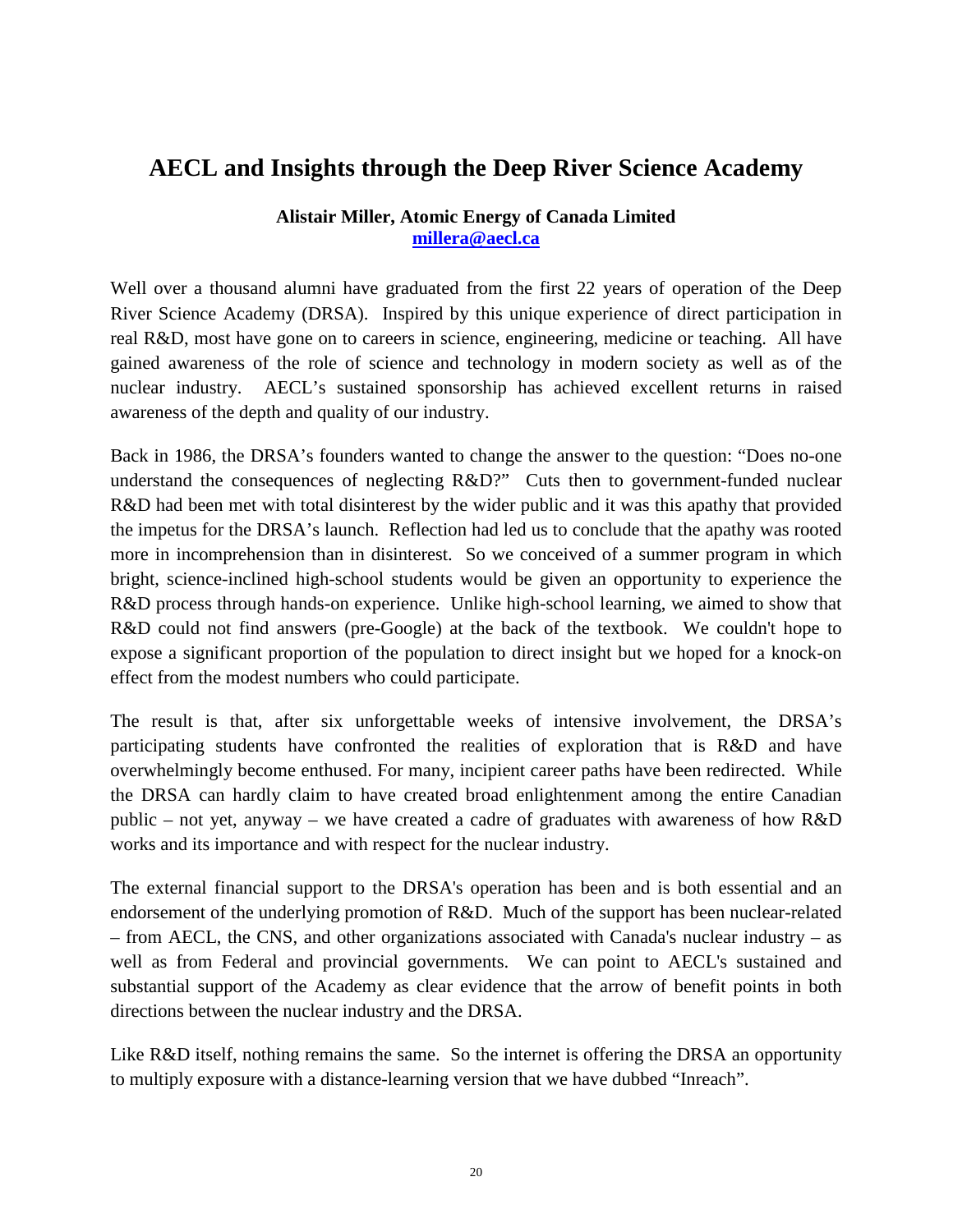### <span id="page-20-0"></span>**Aboriginal Engagement and the Duty to Consult**

**Eric Mohun, TransCanada Pipelines [eric\\_mohun@transcanada.com](mailto:eric_mohun@transcanada.com)**

The duty to consult and accommodate First Nations is a legal duty that ultimately rests with the federal and/or provincial government. The obligation for industry to consult or "engage" with aboriginal communities arises from statutory and policy requirements as well as from the business risks associated with not undertaking "meaningful consultation".

Lawyers advise us that if you want to avoid the legal ramifications of the duty to consult, industry should seek to establish positive, trusting relationships with the communities that are potentially affected by the Crown's decision and/or the proposed development activities. An aboriginal community leader has observed that "The better your relationship, the less you'll have to consult".

This presentation will discuss the best practices for undertaking Aboriginal Engagement and how building positive relations will successfully avoid or at least lessen the risk to your business objectives.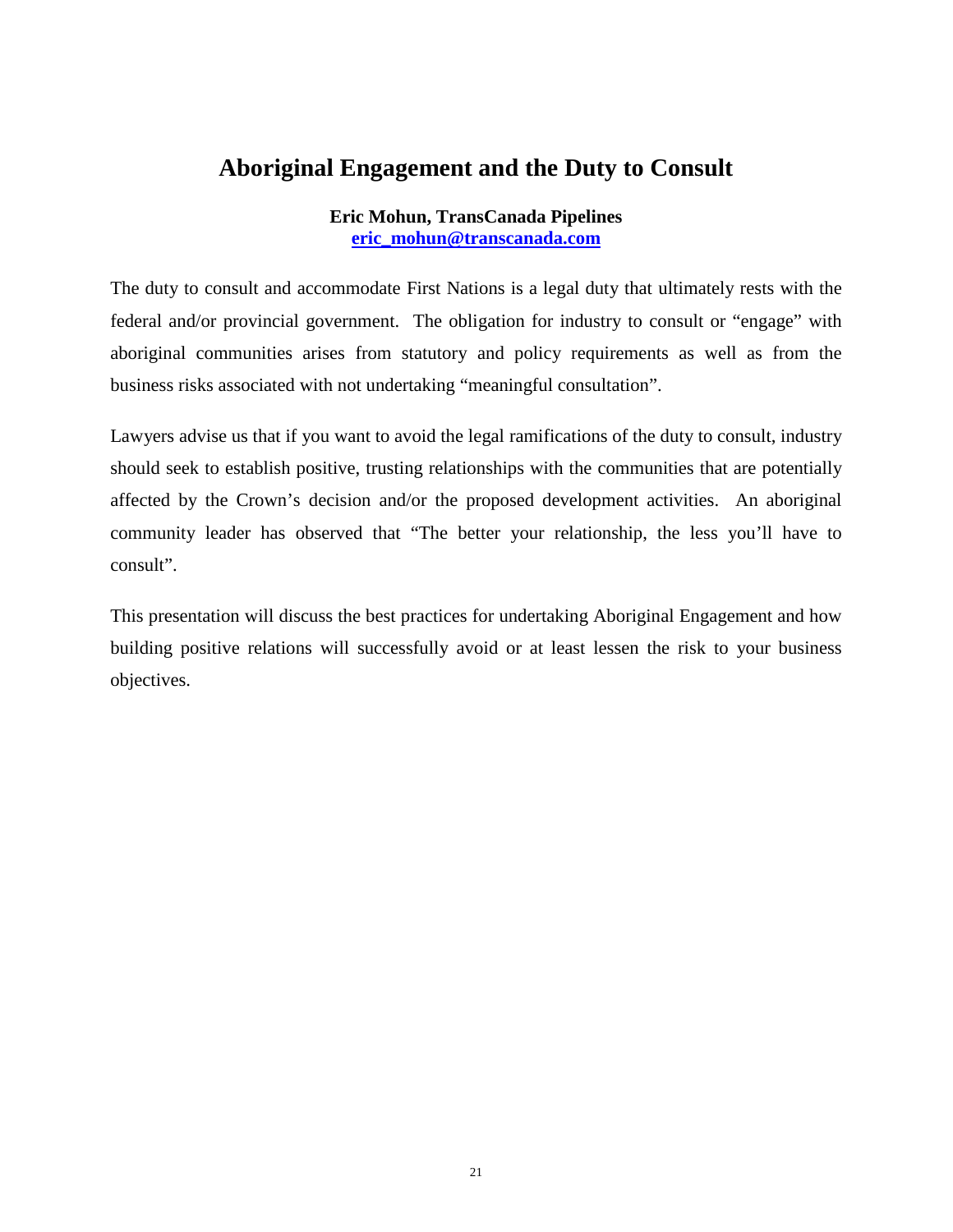### <span id="page-21-0"></span>**AECL R&D - PARTNERSHIPS IN NUCLEAR EDUCATION AND RESEARCH**

#### **Ramesh Sadhankar, Atomic Energy of Canada Limited [sadhankarr@aecl.ca](mailto:sadhankarr@aecl.ca)**

AECL R&D organization is actively promoting and supporting the creation of nuclear research capabilities at the universities and also effectively leveraging the R&D at the universities. It has also put in place several new initiatives to attract and develop the talented young people for pursuing education and career in nuclear science and engineering. This paper describes various interactions and collaborations with the universities that supports the nuclear R&D and educational programs at the universities.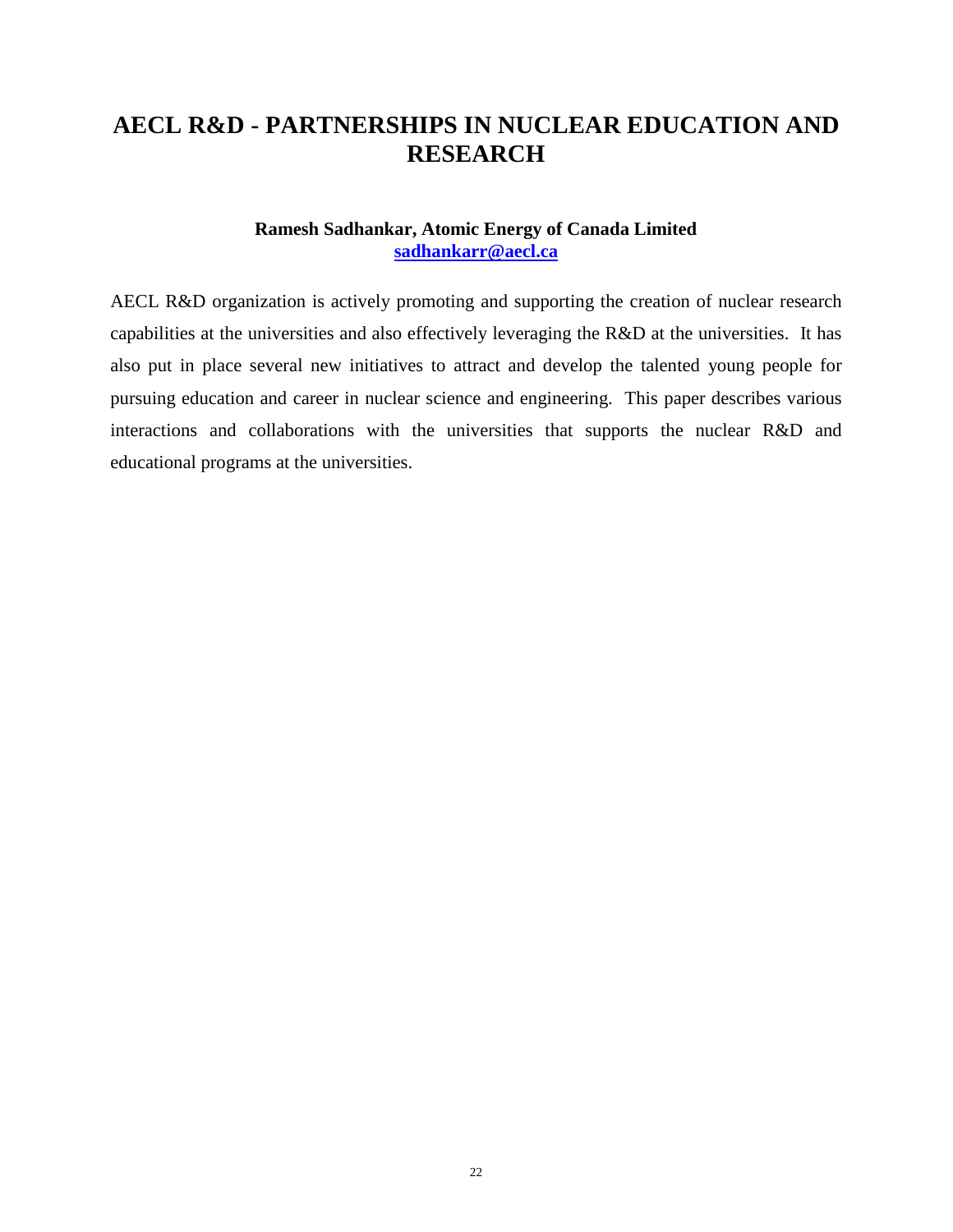### <span id="page-22-0"></span>**A Comprehensive Program of Degrees and Diplomas for Canada's Nuclear Industry**

#### **George Bereznai, University of Ontario Institute of Technology [george.bereznai@uoit.ca](mailto:george.bereznai@uoit.ca)**

A critical aspect of the continuing safe and reliable operation of the nuclear industry in Canada and throughout the world is having the highly educated personnel to design, construct, commission, operate, maintain and decommission the facilities that use nuclear technology. This paper describes the comprehensive set of degree and diploma programs in nuclear science and engineering that are offered by the University of Ontario Institute of Technology (UOIT).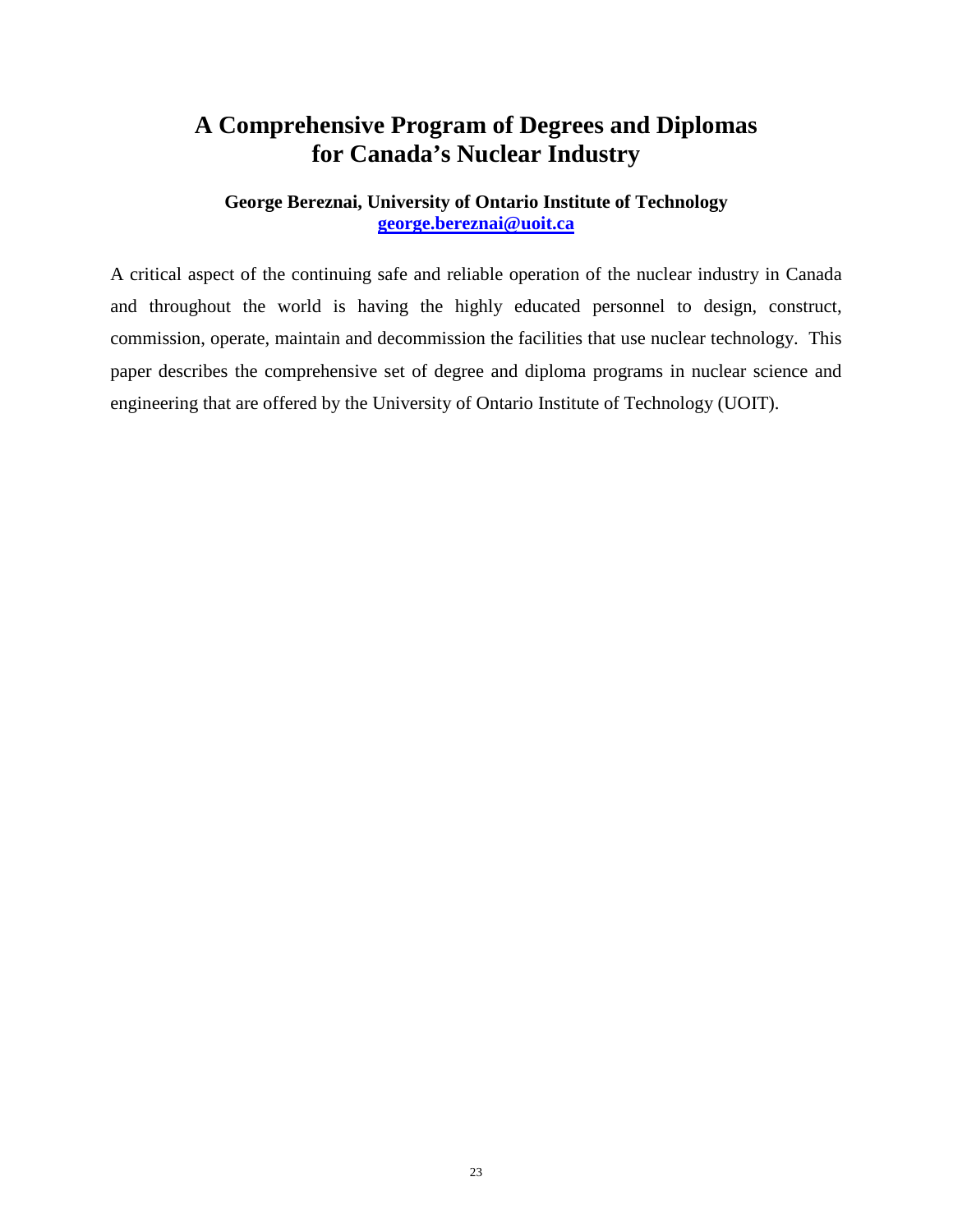### <span id="page-23-0"></span>**Community Outreach and Speakers Program**

#### **Brad Moore, Atomic Energy of Canada Limited [moorebg@aecl.ca](mailto:moorebg@aecl.ca)**

Presentation on AECL Community outreach and Speaker's program. Covering such topics as:

- 1. What it is
- 2. The benefits
- 3. How we focus on community outreach
- 4. A typical presentation: generally given to High school/Univ students and Rotary clubs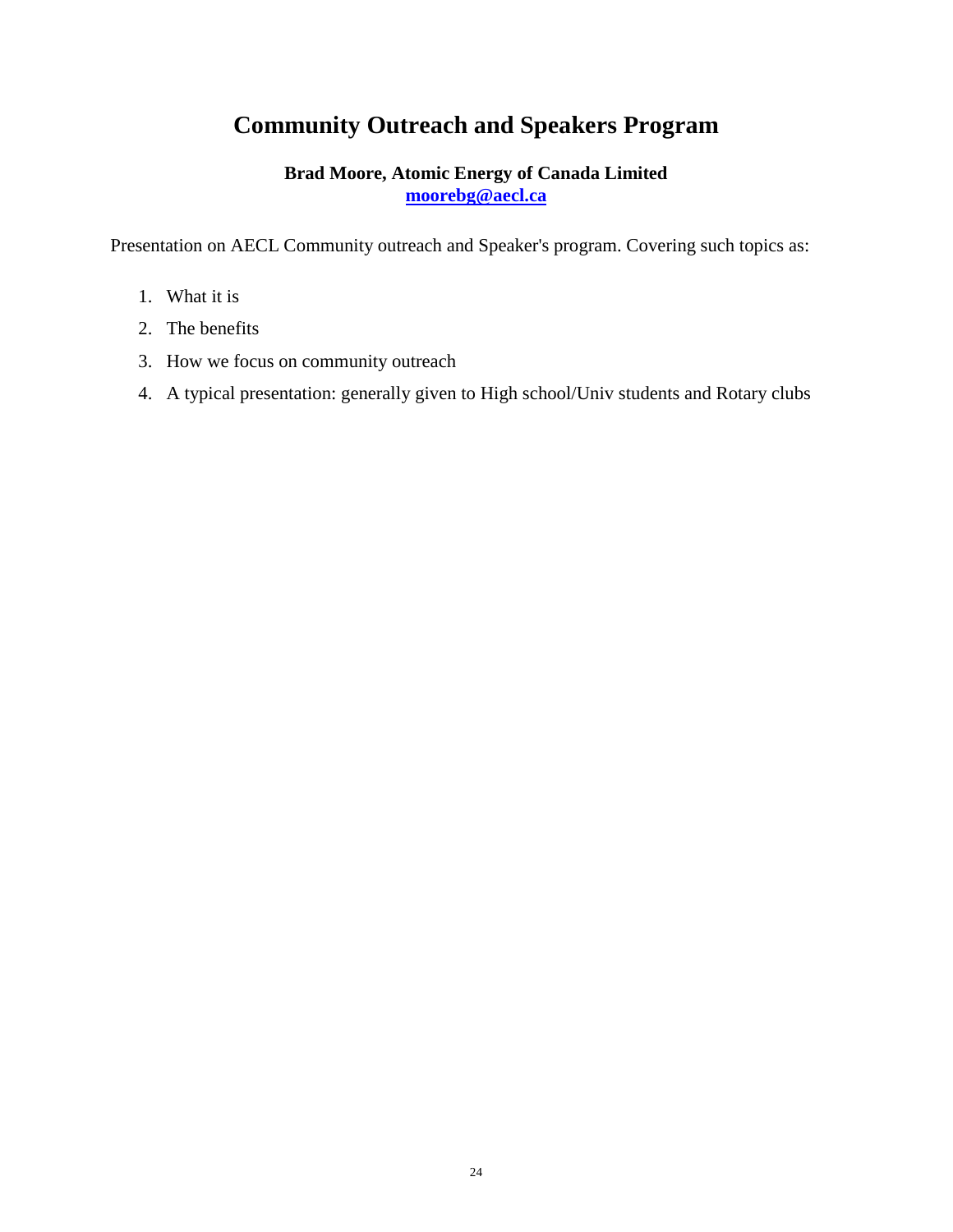### <span id="page-24-1"></span>**COMMUNICATION, INNOVATION, OUTREACH NUCLEAR SCIENCE and CAMECO**

<span id="page-24-0"></span>**Engin Özberk Vice President, Innovation & Technology Development, Cameco Corporation [engin\\_ozberk@cameco.com](mailto:engin_ozberk@cameco.com)**

The power of communication played and important role in the progress of science and technology of nuclear energy, a source for clean energy. It is continuing to play an important role in all current activities. The future belongs to the power of knowledge and innovation and effectively communicating these to the stakeholders. "Outreaching" is one way of reaching to the stakeholders and interactively communicating the knowledge and innovation. Communication, innovation and outreaching are taken very seriously and their significance in advancing the nuclear science is deeply appreciated. In the light of historical background, some of the activities fostering innovation, communication of advances of knowledge base and on going activities in outreaching to the communities at Cameco's Innovation and Technology Development are reviewed.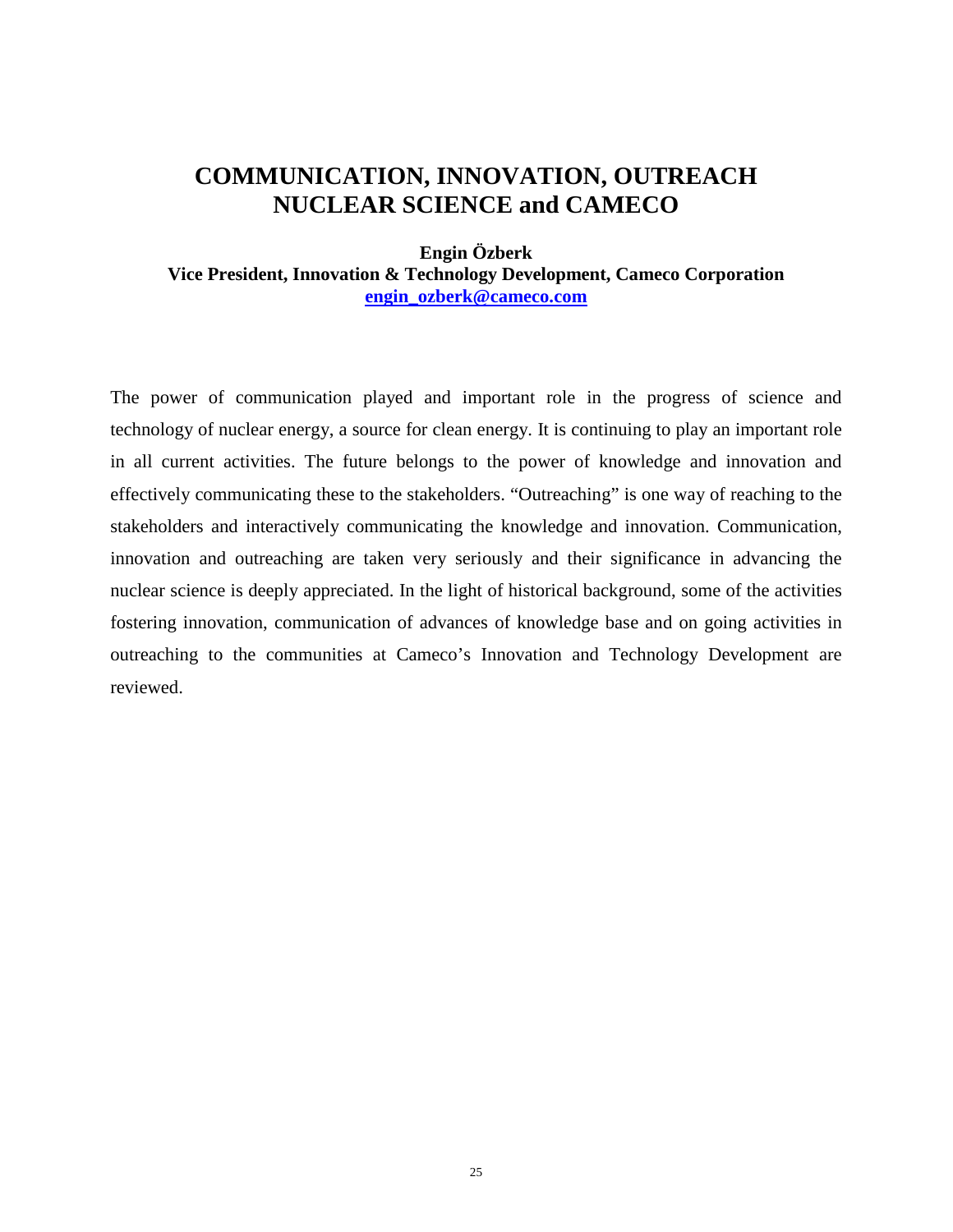#### **Sharing the French Offer in Nuclear Education and Training**

#### **Claude Guet, Director for Nuclear Education and Training, CEA, France**

In its continuing use of nuclear power (78% of electricity production), France faces numerous challenges, including the operation and maintenance of its existing array of reactors, waste management, the decommissioning of obsolete reactors, and research and development for future nuclear systems. In addition France has made a commitment to support countries that are ready to create the human, institutional, and technical conditions required to establish a civilian nuclear energy programme that meets all the requirements of safety, security, non-proliferation and environmental protection for present and future e generations.

All of these efforts must recognize and conform to international requirements. These activities mean that all participants in the French nuclear industry continually update their approaches and skills, with respect to both domestic and worldwide nuclear power development. Over the next ten years, domestic and international nuclear power activities in France will call for the recruitment of about 13,000 engineers with Master of Science or Ph.D. degrees, and 10,000 science technicians and operators with Bachelor of Science degrees. In response to the need for competence-building in nuclear energy production, France now offers training opportunities in both French and English education programmes.

In 2008, the French Minister for Higher Education and Research created a Co-ordination Committee for nuclear education and training . This Committee advises the Office of Higher Education on opening new academic curricula. It also coordinates the international recruitment of students. It promoted the creation of new curricula and a threefold increase in nuclear graduates within a three-year period, with a total of about 450 B.S., 900 M.S. and 100 Ph.D. graduates in nuclear engineering expected by July 2010.

It was recently decided to open an "International Institute for Nuclear Energy". This institute will be the entrance gate for foreign students willing to prepare a Master degree or a doctoral degree. It will also host a Centre of Excellence for sustainable nuclear energy.

This invited talk will give the opportunity to present the whole French offer in nuclear education and training with the aim to share the best practices.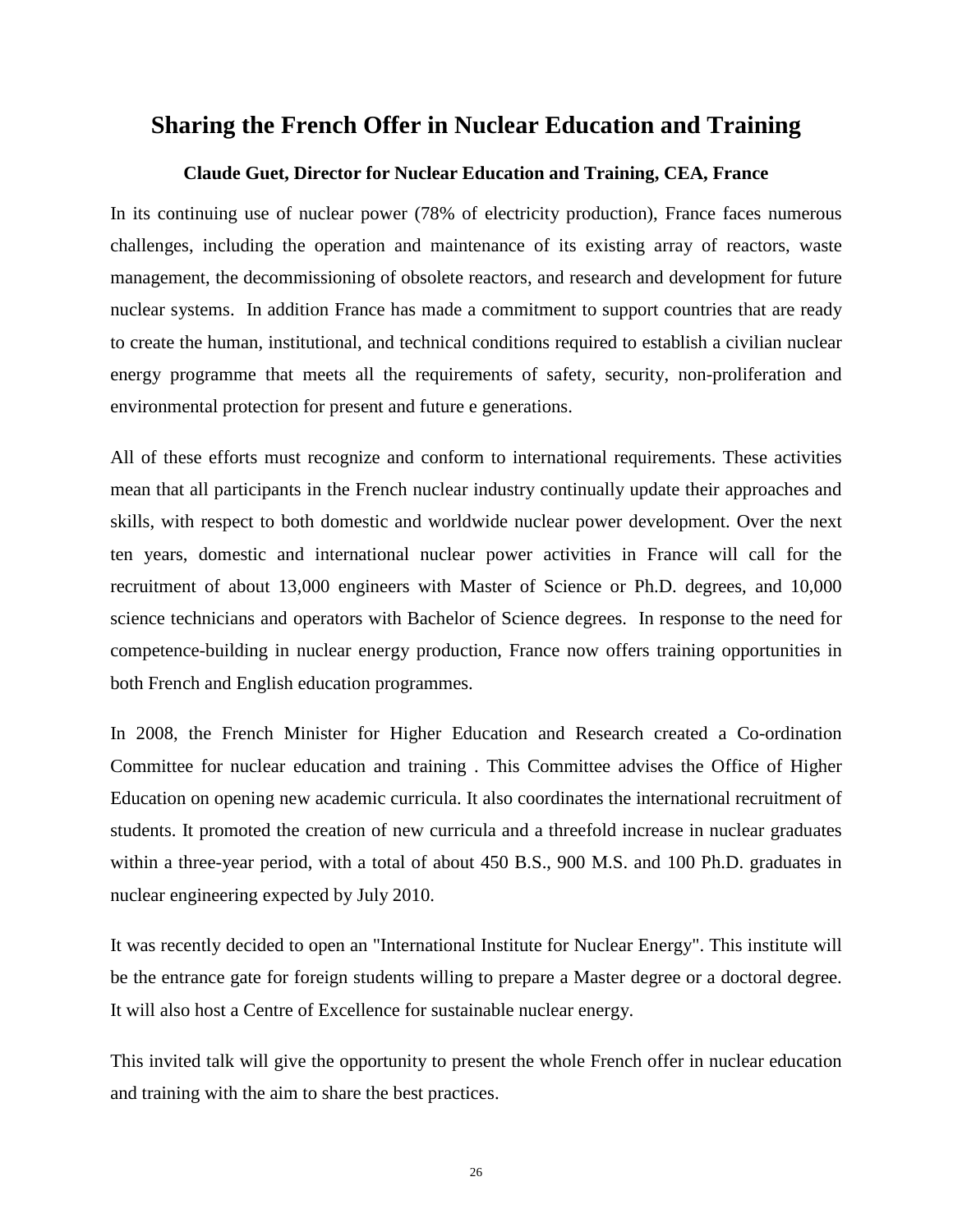# <span id="page-26-0"></span>**Westinghouse Nuclear Education and Outreach**

**Michael Godfrey, Westinghouse**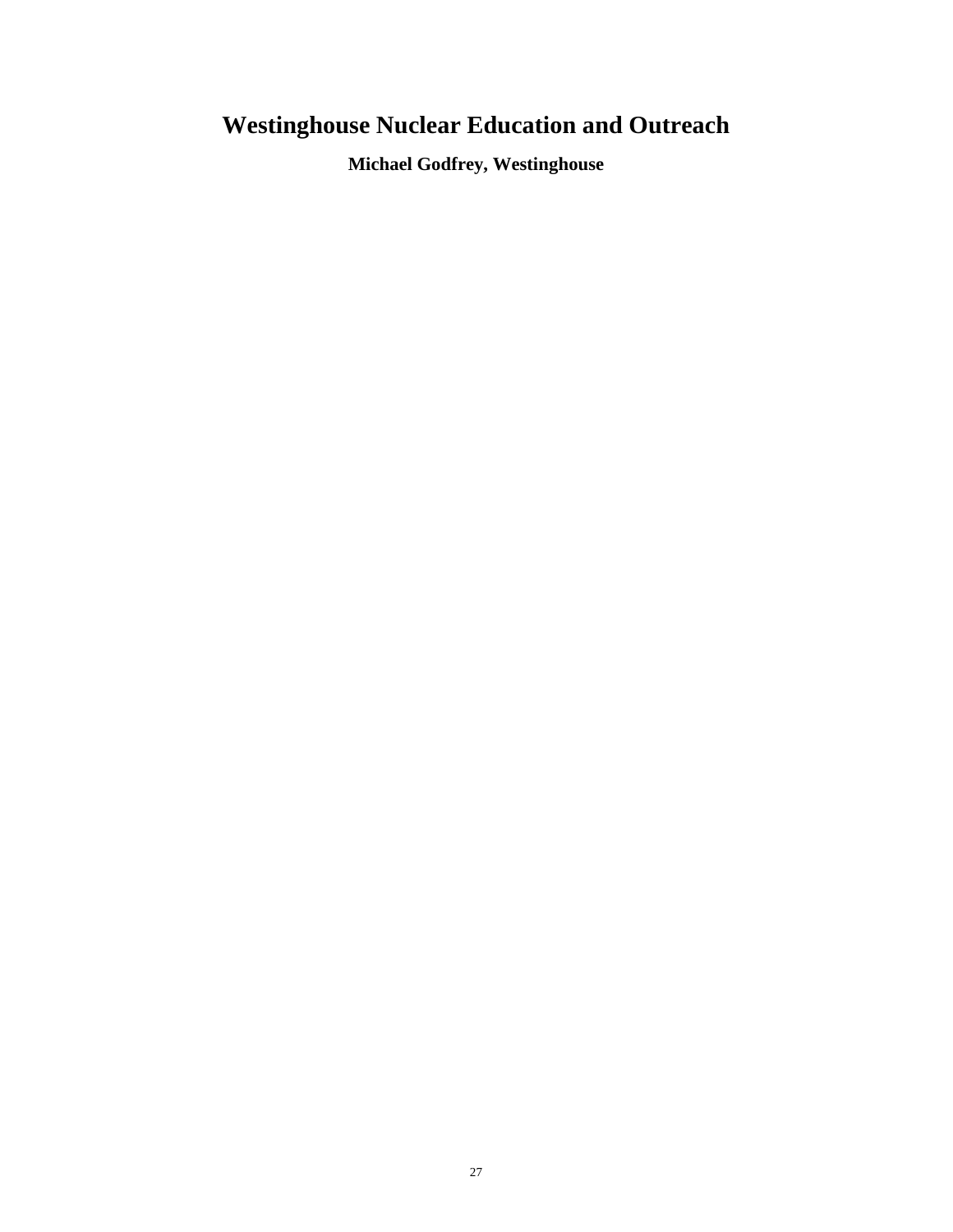### **From Social Licence to Social Media: Communications Development in AREVA Resources Canada**

#### **Alun Richards**, **Communications Manager, AREVA Resources Canada Inc. [alun.richards@areva.ca](mailto:alun.richards@areva.ca)**

Public support for uranium mining in Saskatchewan and, in particular, support from the northern primarily Aboriginal communities requires AREVA Resources to engage in constant communication with our stakeholders. Methods used to develop and maintain our social licence to operate mines in northern Saskatchewan have changed based in part on successes achieved and changing technologies that allow us to begin to engage youth, a key stakeholder group traditionally not involved in these types of discussions. Over the decades, our public communication has developed from traditional meetings, to web and email, and now to entering the new world of social media.

Central to engaging stakeholders with AREVA's mining activities has been implementing ongoing employment, economic and community support programs through surface lease and impact management agreements for northern Saskatchewan communities. Our Corporate Social Responsibility programs will continue to be the basis of our community activities and a core value in our operations. But there is a vast community out there interested in information and engagement – on their terms and with the technology that they choose.

Social media has fundamentally shifted the way we communicate and is affecting the way a worldwide company like AREVA operates. AREVA Resources has responded through YouTube and Facebook projects as well as using videos in meetings to establish a connection with the public. This has involved taking some chances with new actions such as a "save the planet" video contest, developing a corporate YouTube brand channel that includes videos submitted by the public, answering challenging questions posted on our Facebook page, and even developing off-the-wall videos such as "high grade haulers" to talk about transporting uranium ore on northern roads.

Over 100,000 video views on the AREVA Resources YouTube page, recruitment success from our Facebook page, and many comments on our videos have shown an initial success. The goal is to be relevant with our stakeholders. The risks are embarrassment (not so far) and being ignored (normal risk in communications), but the benefits have been significant public engagement and having a lot of fun.

Next to come are more videos, project-specific blogs and an attempt to keep up with the changing technology as part of the ongoing care and maintenance of our social licence.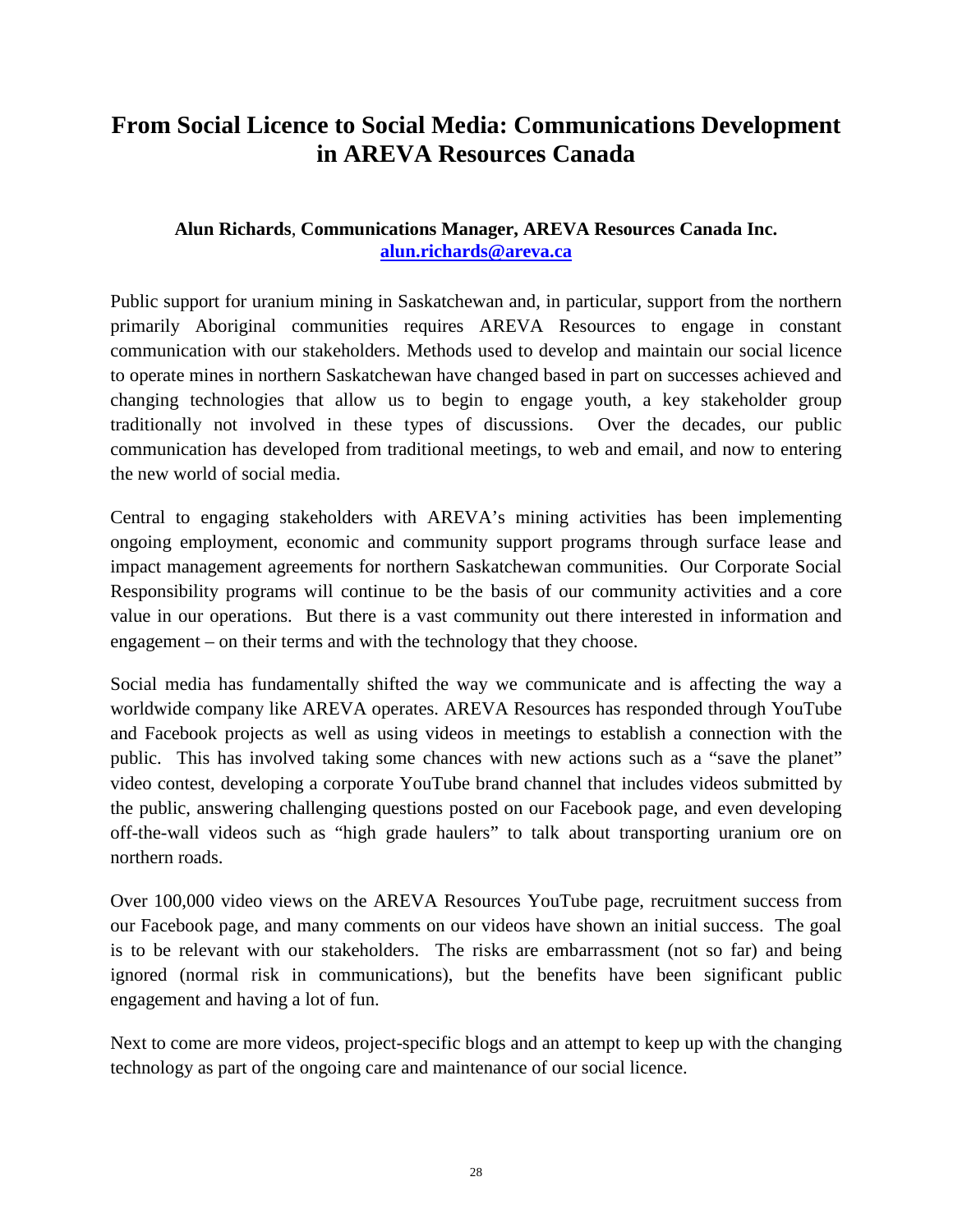### <span id="page-28-0"></span>**A Physics Professor Learns To Teach Nuclear Power To Science And Non-Science Students**

**Jason Donev, University of Calgary [jason.donev@ucalgary.ca](mailto:jason.donev@ucalgary.ca)** 

This talk will discuss efforts made by the author to teach nuclear power at a university where this had never been taught before. As the presenter is not from the nuclear industry, the talk will also include difficulties in finding sources that people from outside the industry trust. A brief discussion will also include difficulties of starting a politically hot issue from scratch at a university.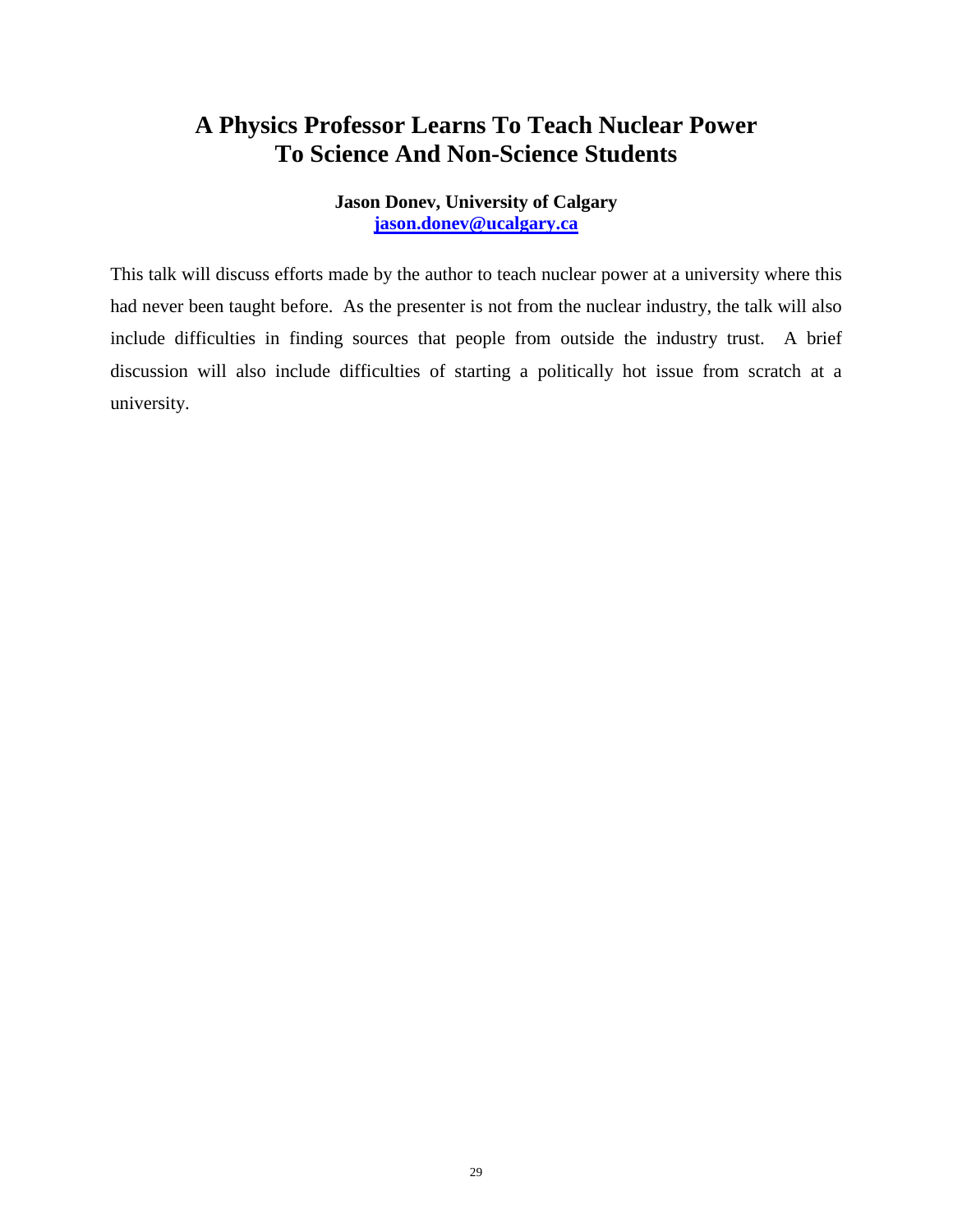#### <span id="page-29-0"></span>**The Rise and Fall of Radiochemistry in Canada**

**Don Wiles, Carleton University [dwiles@ccs.carleton.ca](mailto:dwiles@ccs.carleton.ca)**

A brief history of radiochemistry will be given, with a focus on Canada, and using examples from my own career, which spans some 64 years. The excitement of the 1930s, -40s and -50s, the effect of war-time secrecy, and post-war secrecy were followed by a burgeoning of Radiochemistry in Canadian Universities. This has been followed by a decrease in research in pure radiochemistry. It is now contended that essentially everything is now known, so that there is no need for further research in Radiochemistry. Since all universities have become strongly research-oriented (for budgetary reasons), this has now led to a shutting down of radiochemistry courses. Because of this, further training in radiochemistry will become very hard to find, since there are no longer Radiochemists of University Faculties. This, it appears, is a world-wide phenomenon. The future of Radiochemistry lies now in its application to medicine, pharmacy and the environment, but what about the Nuclear Industry? Where should radiochemistry be taught, and by whom? This may raise more questions than answers, but even the questions may be important.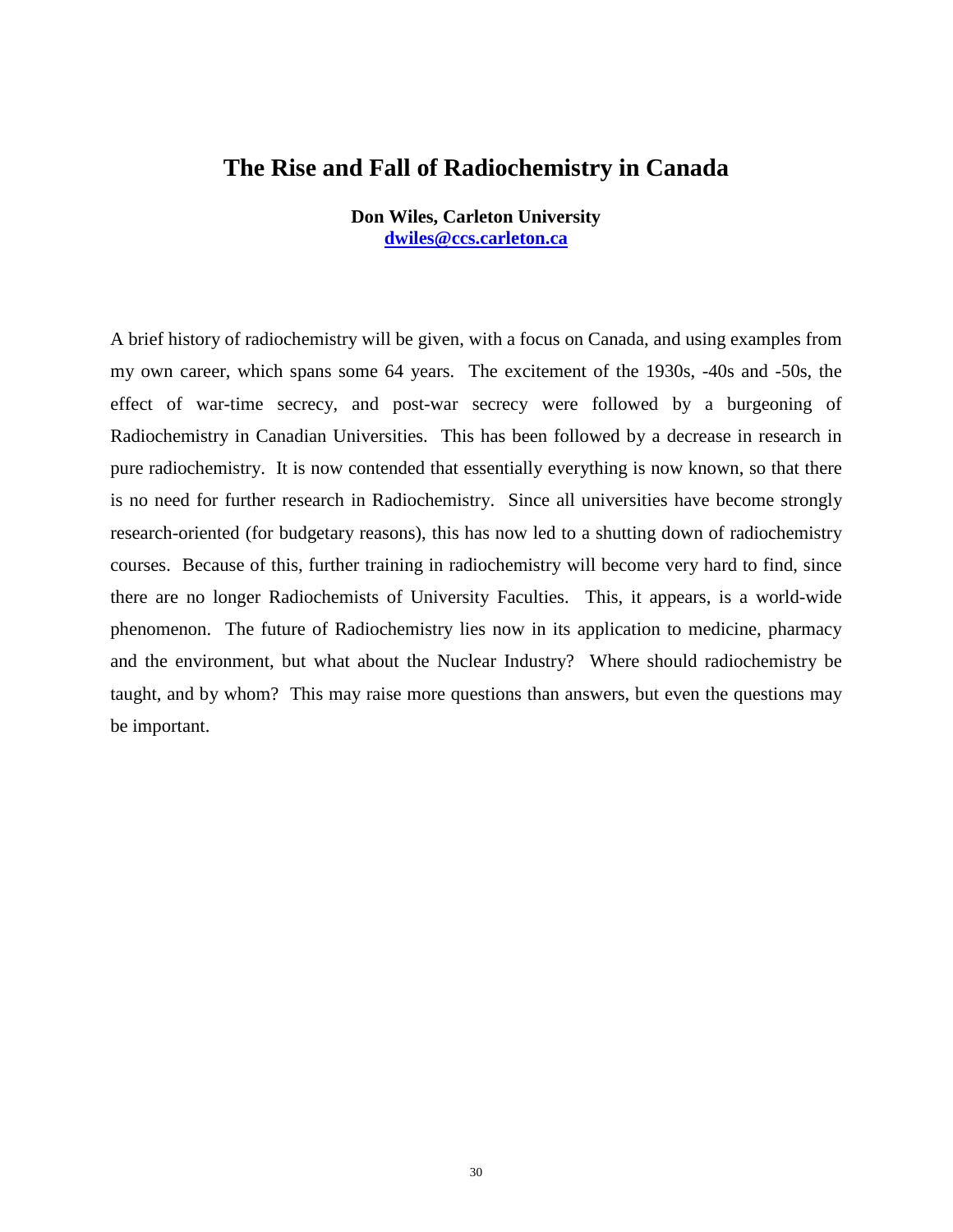### <span id="page-30-0"></span>**Nuclear Education and Outreach in the UK – Ensuring and Enhancing our Nuclear Future**

**J. W. Roberts, Dalton Nuclear Institute, The University of Manchester [j.w.roberts@manchester.ac.uk](mailto:j.w.roberts@manchester.ac.uk)**

The Dalton Nuclear Institute at The University of Manchester co-ordinates the Nuclear Education offered by the University through the various programmes at different educational levels. At Ph.D level there is the Nuclear Industrial Doctorate Centre and the Nuclear Doctoral Training Centre, at Masters level Dalton hosts the NTEC Co-ordination Centre and at undergraduate there is the newly introduced Mechanical Engineering with Nuclear Engineering programme. These programmes provide the education required for the nuclear workforce of the future but how do we persuade students to choose these courses? The Dalton Nuclear Outreach Programme has recently been boosted by a £250k grant that will enhance our existing programme of engagement with school children and training for teachers. This presentation will provide an overview of our nuclear education and outreach programmes that ensure the recruitment and education of our nuclear future.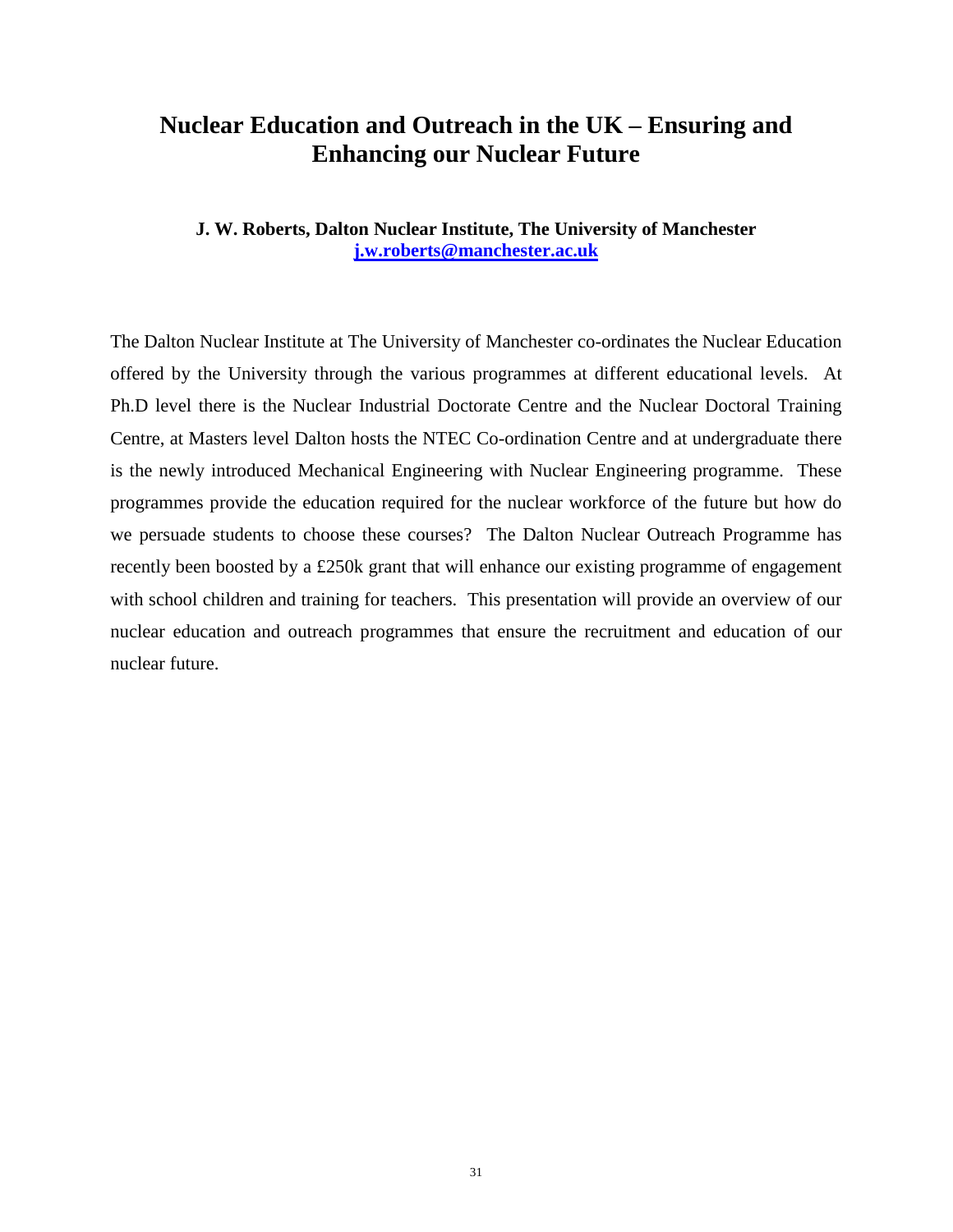### <span id="page-31-0"></span>**Lessons Learnt from Some Outreach Efforts**

**Cosmos Voutsinos, Retired, Vice Chair CNS AB Branch [cosmosvoutsinos@yahoo.ca](mailto:cosmosvoutsinos@yahoo.ca)**

This presentation includes the analysis and the lessons learnt from outreach efforts in: a) the Alberta school system, b) the Alberta anti nuclear Societies, c) the Peace River area and d) the Alberta, Saskatchewan and Federal Governments.

The conclusion is to conserve resources and to seed only in fertile grounds of significance. Then let the seeds germinate, grow and spread on their own strength.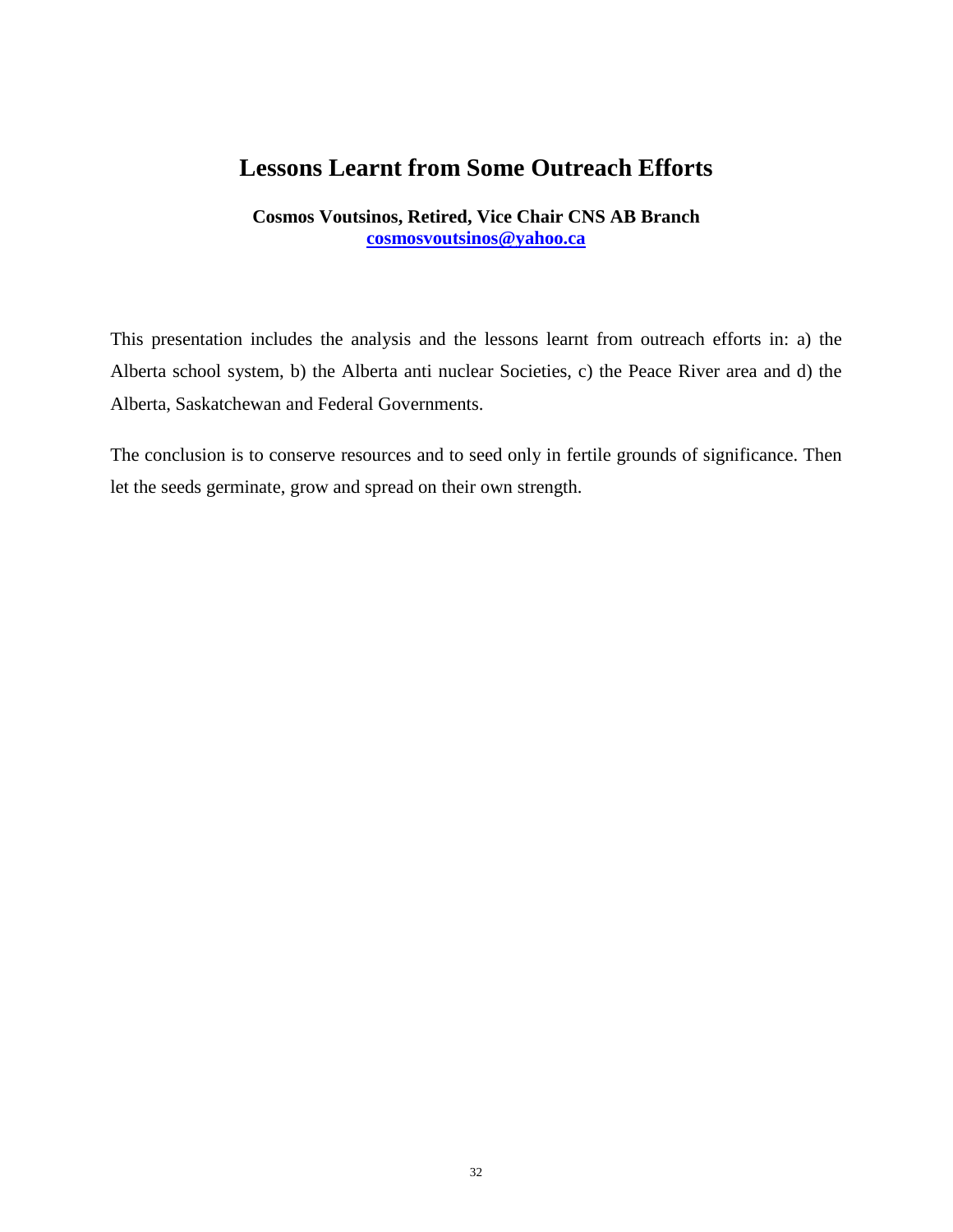#### <span id="page-32-0"></span>**The Role of the CNS Lay Member in Nuclear Outreach**

**Paul S. Hinman, Jeremy J. Whitlock [paul.hinman@shaw.ca,](mailto:paul.hinman@shaw.ca) [whitlockj@aecl.ca](mailto:whitlockj@aecl.ca)**

In most cases the people involved in nuclear outreach are either employed in, or retired from, the nuclear industry or academia. Increasingly, Canadian Nuclear Society (CNS) members with no past or present link to the nuclear industry or academia are engaging the public. This was initially a matter of practicality as public interest in nuclear energy spread to regions of traditionally low nuclear industry involvement, and therefore few available nuclear industry outreach personnel. It has been observed, however, that "lay CNS members", as we may refer to them, possess a unique credibility with the public. They are perceived to be untainted by attachment to the nuclear business, and therefore portray a sincerity that often escapes the traditional nuclear industry spokesperson. These people often bring to the task eloquence and enthusiasm, and lack only expertise. If sufficiently trained, lay members can act as effective ambassadors of nuclear technology, sometimes acting in concert with traditional spokespersons.

If more and more Canadians are to benefit from nuclear energy in the future, there will be an increasing need to engage the public in regions of the country where nuclear energy has never been previously employed. Demand for public engagement will also increase in traditionally nuclear regions, where available industry spokespersons may not be sufficient. In both cases the CNS can help marshal lay members to help the cause.

Currently, lay CNS members are being used in the High School Geiger program, displays and presentations at science teacher conventions, speaking at forums, and for arranging events for other members of the CNS who might be available.

This presentation explores how the lay members are currently active, and how they might provide further benefits in the area of nuclear outreach.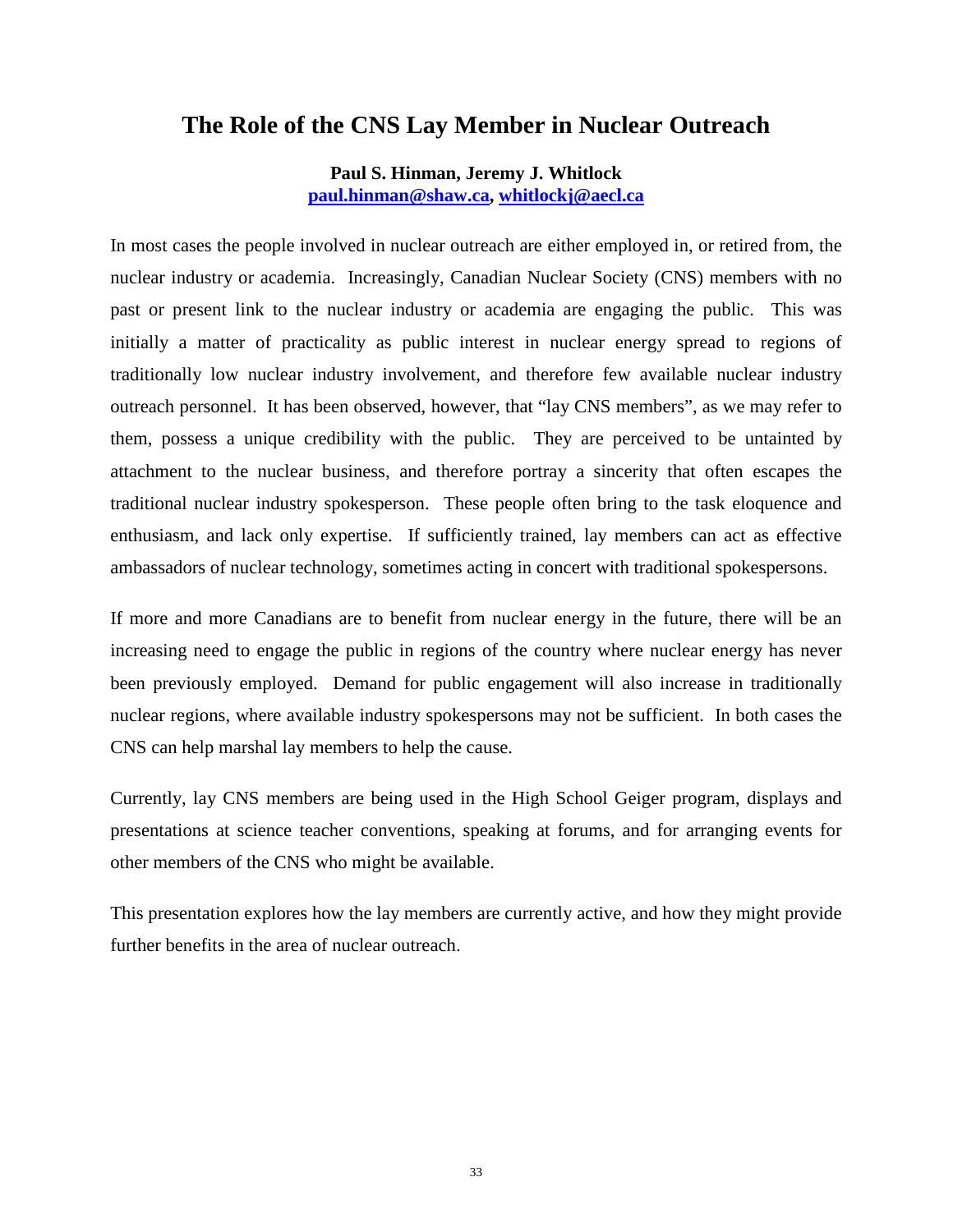#### <span id="page-33-0"></span>**Nuclear Content in Alberta Grade 12 General Science Education**

#### **Leon H. Lau, Central Memorial Lord Shaughnessy High School [lhlau@cbe.ab.ca](mailto:lhlau@cbe.ab.ca)**

This oral presentation will provide the audience with background information on the content of nuclear education in the Science 30 curriculum. Science 30 is a general science course offered to Grade 12 students in the province of Alberta. The presentation will discuss the students' academic background, strengths and weaknesses, the extent of nuclear education. It will discuss areas of potential community involvement.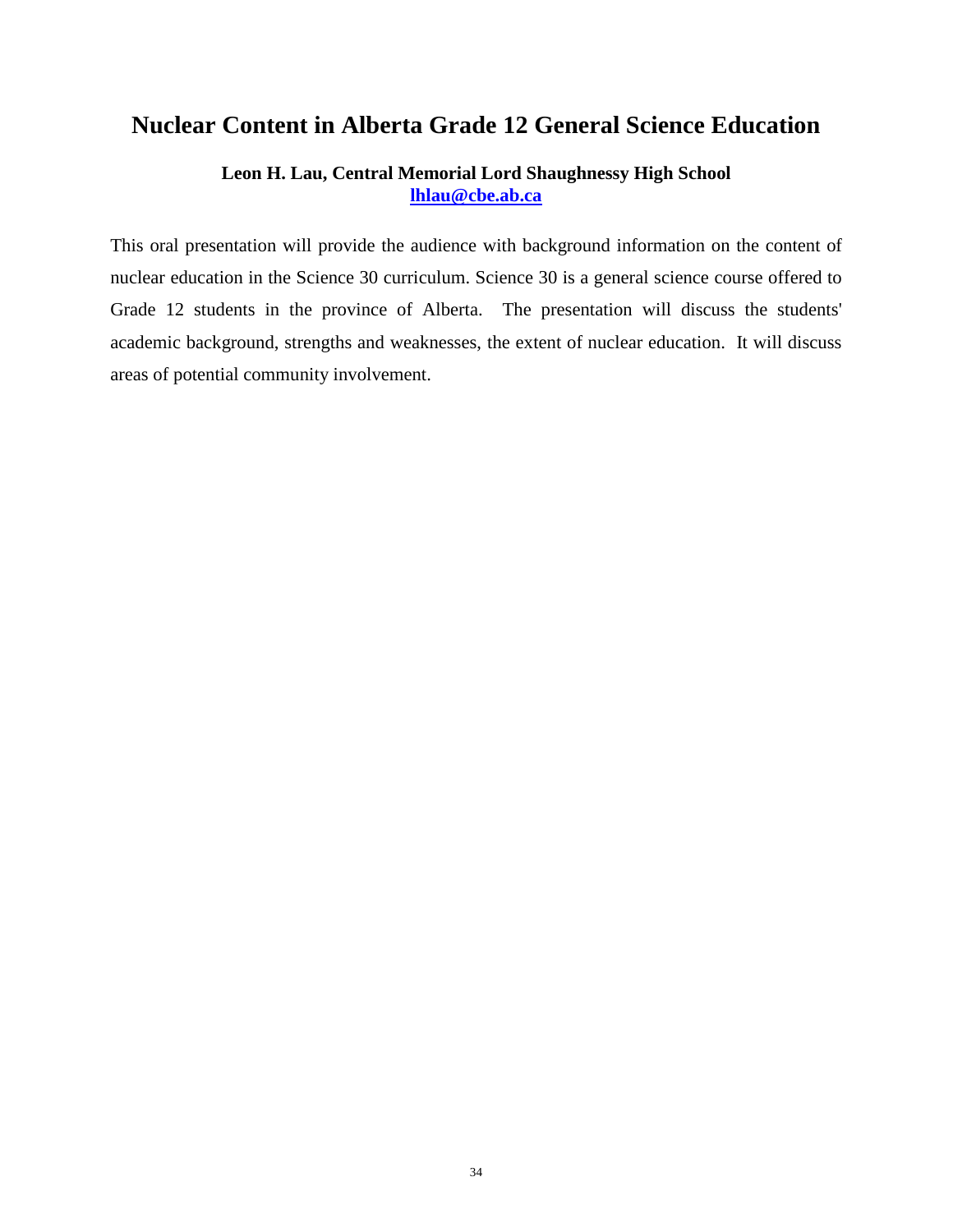### <span id="page-34-0"></span>**Undergraduate and Graduate Opportunities in Nuclear Science at Simon Fraser University**

#### **Corina Andreoiu, Jean-Claude Brodovitch and Krzysztof Starosta Simon Fraser University [brodovit@sfu.ca](mailto:brodovit@sfu.ca)**

Simon Fraser University is in the unique position of having a core faculty with expertise in Nuclear Science, this for historical reasons and, now for being located across town from the TRIUMF proton accelerator facilities. In this context, the SFU chemistry department has been offering a Nuclear Science minor program for many years to SFU students. The goals and the academic components of the program are presented in this paper along with enrolment statistics for the last ten years. In addition, the implication and the interaction with on-going research programs in Chemistry which are using the TRIUMF facilities are described.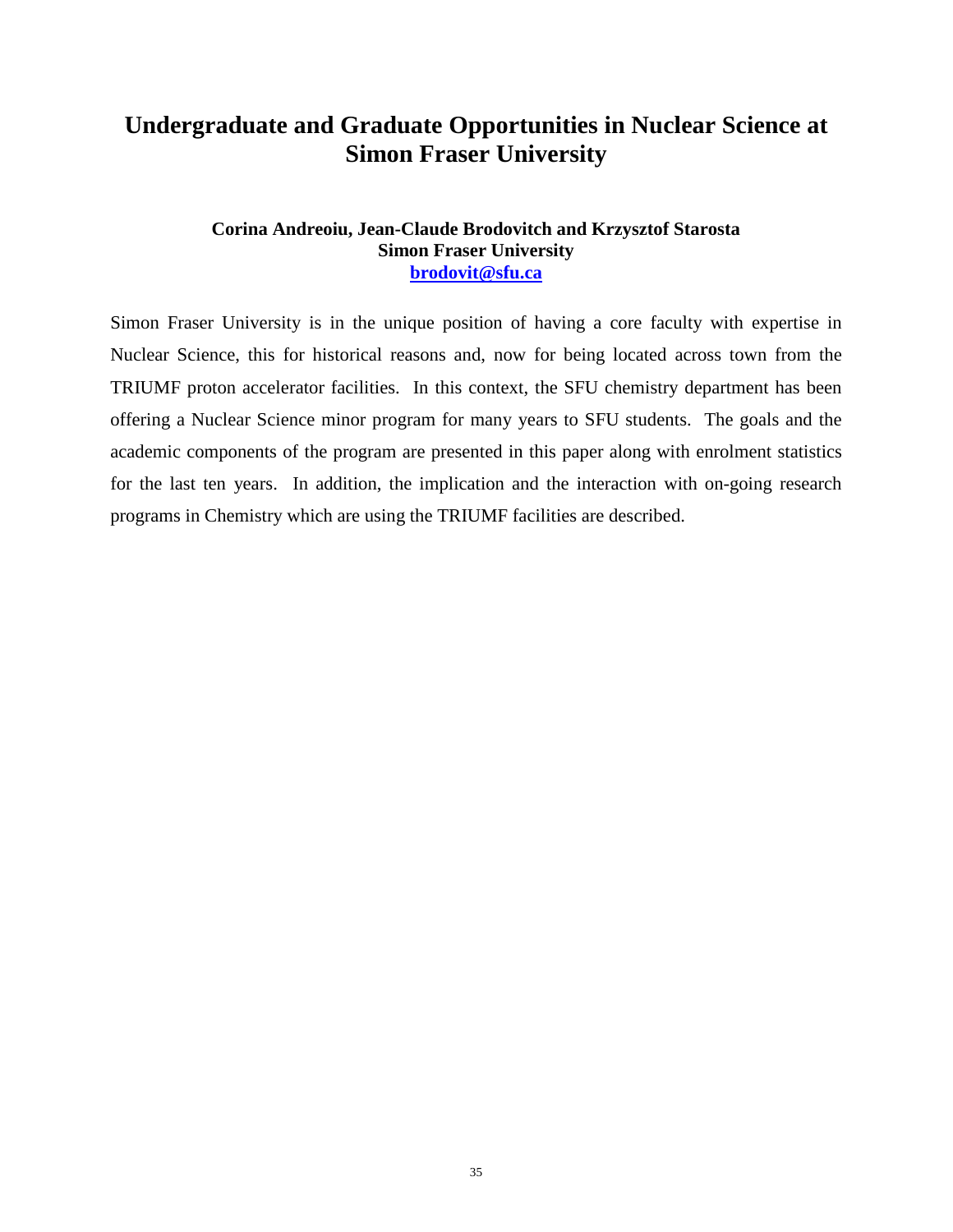### <span id="page-35-0"></span>**Enhancing University R&D Capabilities in Support of Generation-IV Nuclear Reactor Development**

#### **D. Brady, Natural Resources Canada, [dabrady@nrcan.gc.ca](mailto:dabrady@nrcan.gc.ca) T. Anderson, Natural Sciences and Engineering Research Council of Canada D. Guzonas & L. Leung, Atomic Energy Canada Limited, Chalk River Laboratories J. Poupore1 & W. Zheng, Natural Resources Canada**

Canada, a founding member of the Generation IV International Forum (GIF), has chosen to focus its effort on the development of the Supercritical Water-Cooled Reactor (SCWR) system. Given the fundamental nature of the research required to support the development of the SCWR, there arose a unique opportunity to establish a three way collaboration between NSERC, NRCan, and AECL to support university research. The result of the collaboration was the establishment of the NSERC/NRCan/AECL Generation IV Energy Technologies Program, in which each collaborator plays a uniquely important role. This university-based program is a major component of Canada's GEN IV National Program that allows Canada to honour its international obligations, improves the research capability and infrastructure at universities, and provides training to highly qualified personnel in support of the Canadian nuclear and non-nuclear industries.

This paper provides background information on the GIF and Canada's role, highlights the establishment of the university program, describes the resulting collaborations in four key areas of research, and lists some lessons learnt to date.

Keywords: Generation IV, GIF, SCWR, Supercritical Water-Cooled Reactor, University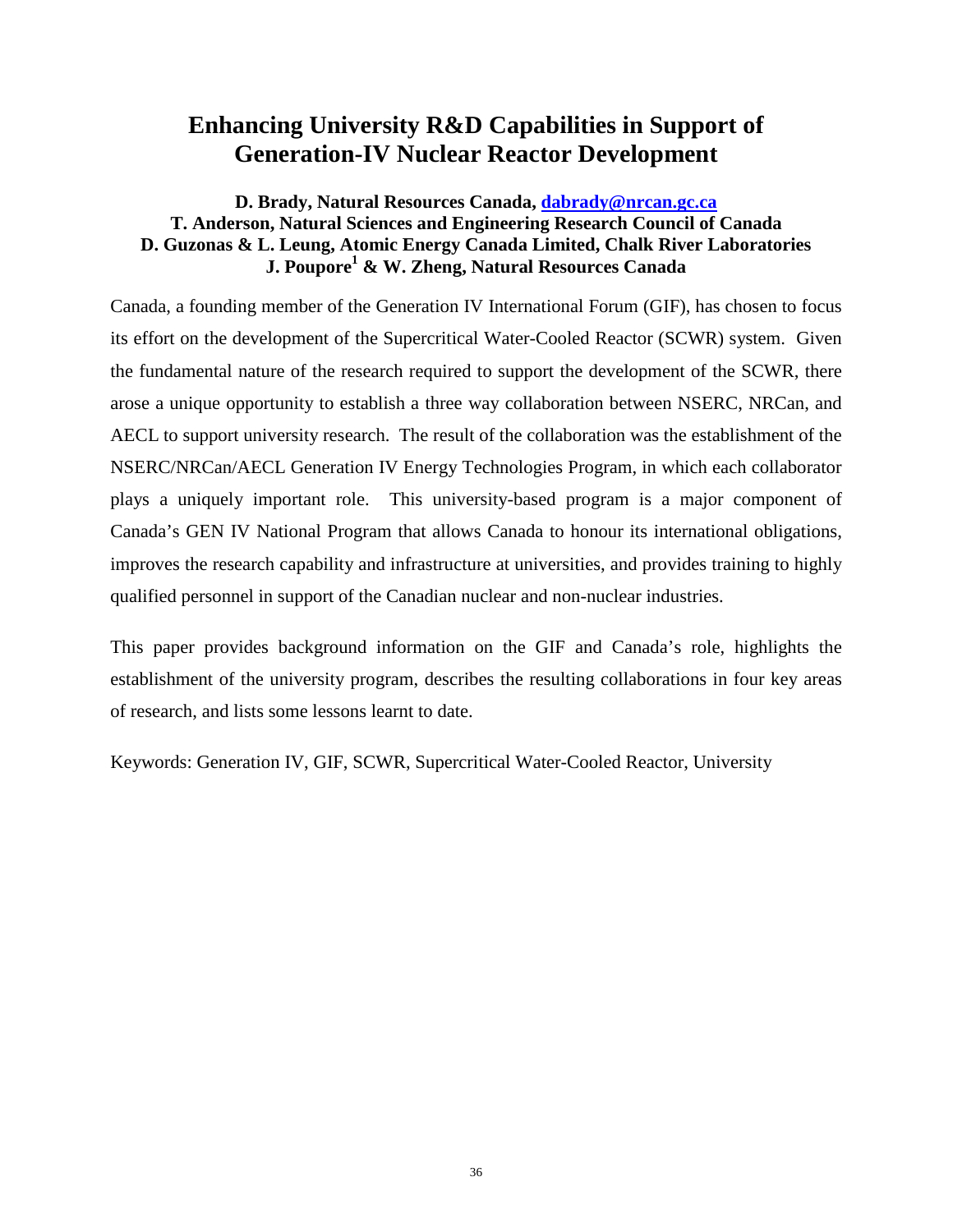### **Nuclear Power in the Media**

**Jason Glabik, Mile Zero News [milezeronews@mackreport.ab.ca](mailto:milezeronews@mackreport.ab.ca)**

<span id="page-36-0"></span>Ontario-based Bruce Power has proposed a nuclear power plant in the Peace River region and the location is in the direct coverage area of the Mile Zero News and in the county that is home to many Banner Post readers.

As the first major nuclear power facility proposed in Alberta, the project presents specific challenges to local media outlets, which are accustomed to covering youth hockey games and small-town politics.

The presentation will cover a handful of topics:

- Geographical and statistical information about the coverage area of the newspapers, relationships between the media and local pro/anti-nuclear groups.
- Getting the facts on an emotionally charged issue.
- A timeline relating to the proposed project and related media coverage.
- How controversy surrounding the nuclear power plant proposal has challenged traditional journalistic principles
- An outline of an eight-week written nuclear debate offered by the newspapers which the Canadian Nuclear Society participated in.

If time permits, the floor will be opened up to questions.